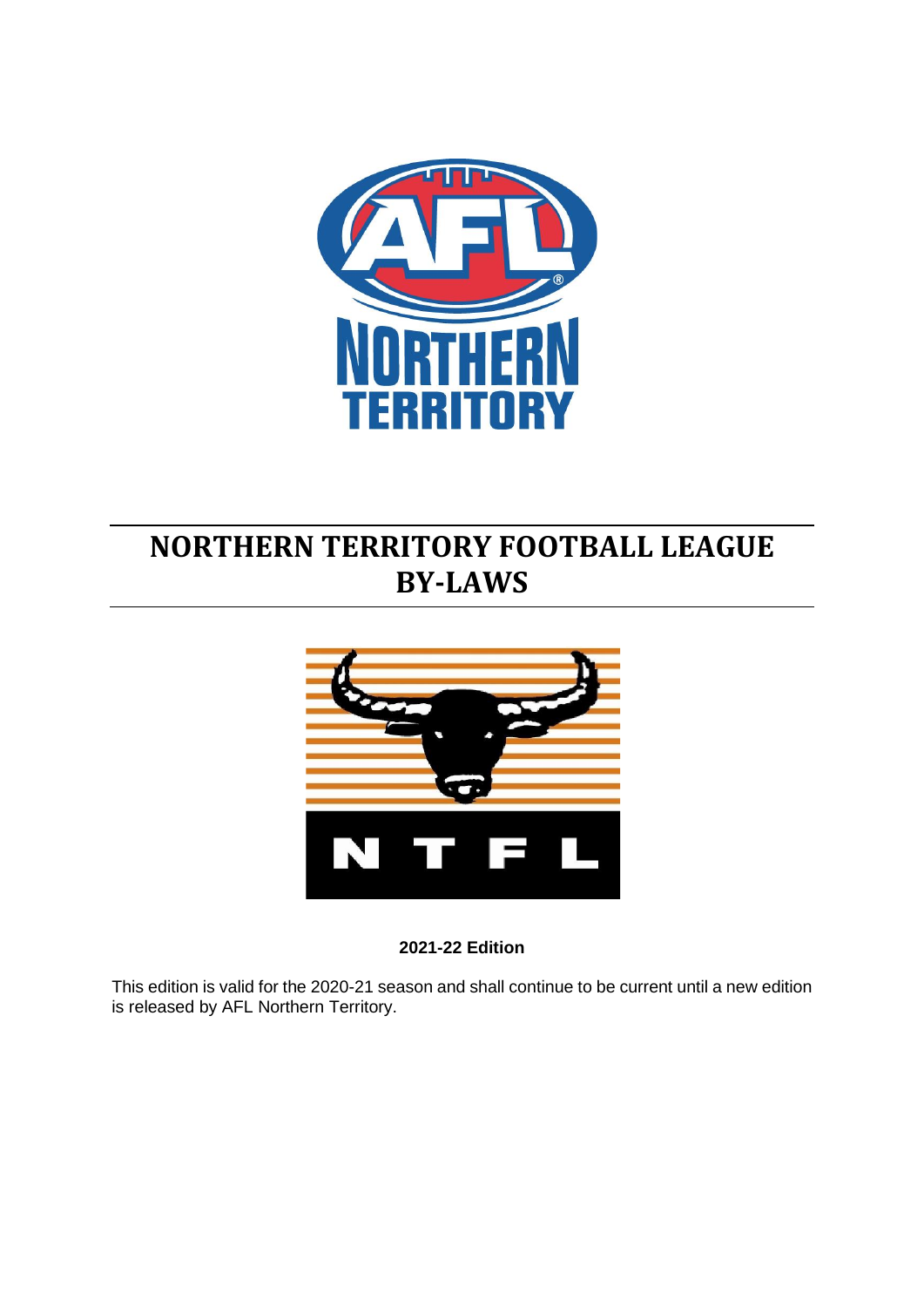### **Table of Contents**

| 1              |               |  |  |  |
|----------------|---------------|--|--|--|
|                | 1.1           |  |  |  |
|                | $1.2^{\circ}$ |  |  |  |
| 2              |               |  |  |  |
| 3              |               |  |  |  |
|                | 3.1           |  |  |  |
|                | 3.2           |  |  |  |
|                | 3.3           |  |  |  |
|                | 3.4           |  |  |  |
|                | 3.5           |  |  |  |
|                | 3.6           |  |  |  |
|                | 3.7           |  |  |  |
|                | 3.8           |  |  |  |
|                | 3.9           |  |  |  |
|                | 3.10          |  |  |  |
|                | 3.11          |  |  |  |
|                | 3.12          |  |  |  |
|                | 3.13          |  |  |  |
|                | 3.14          |  |  |  |
|                | 3.15          |  |  |  |
|                |               |  |  |  |
|                | 4.1           |  |  |  |
|                | 4.2           |  |  |  |
|                | 4.3           |  |  |  |
| 5              |               |  |  |  |
|                | 5.1           |  |  |  |
| 6              |               |  |  |  |
|                | 6.1           |  |  |  |
|                | 6.2           |  |  |  |
| $\overline{7}$ |               |  |  |  |
|                | 7.1           |  |  |  |
|                | 7.2           |  |  |  |
| 8              |               |  |  |  |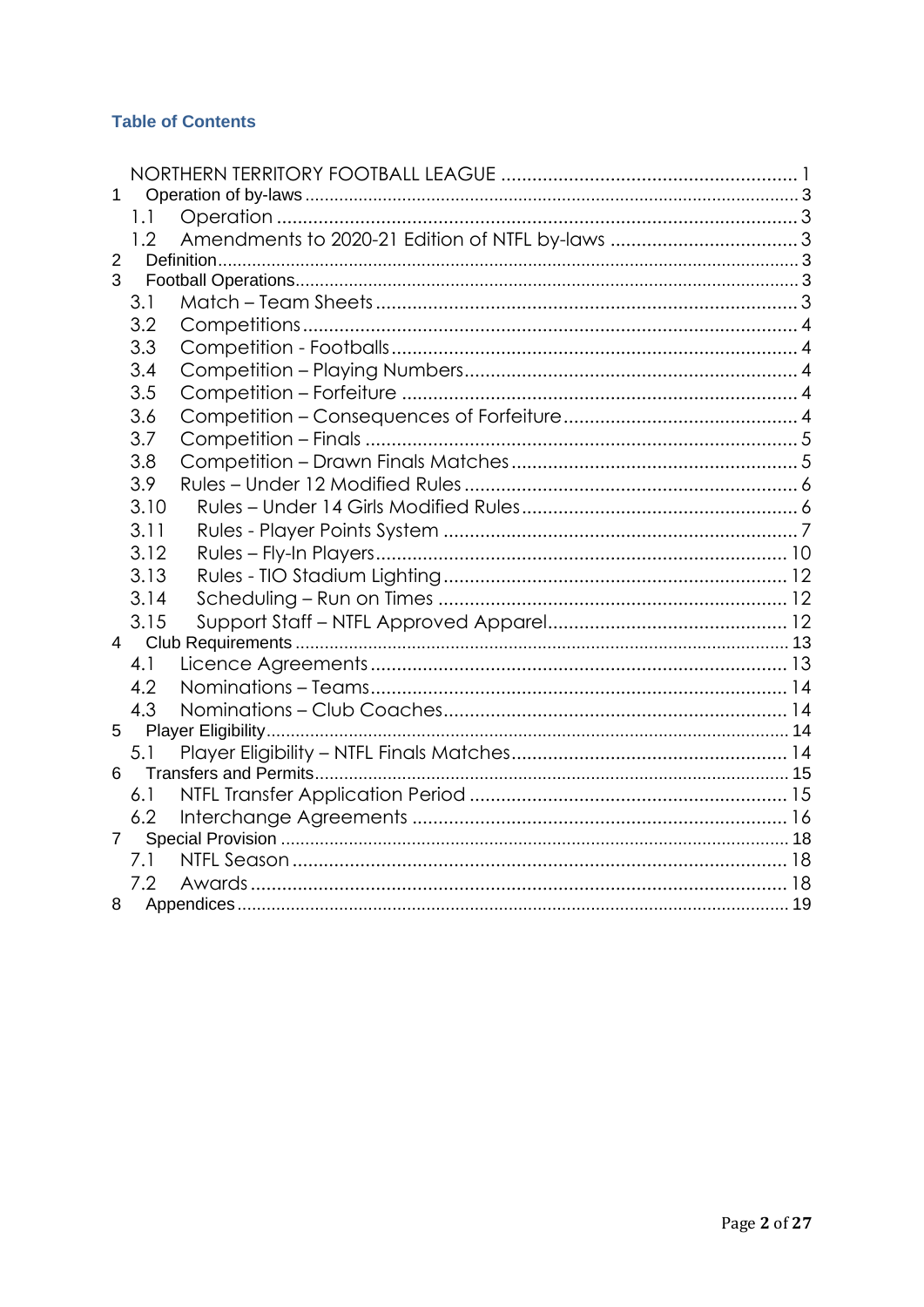### <span id="page-2-0"></span>**1 Operation of by-laws**

### <span id="page-2-1"></span>**1.1 Operation**

- 1.1.1 AFLNT is responsible for the conduct of the premier competition in the Northern Territory, known as NTFL. These by-laws are designed to provide direction for the administration of all grades of NTFL Competitions.
- 1.1.2 These by-laws apply to NTFL Competitions and are to be read in conjunction with the AFLNT Rules and Regulations.
- 1.1.3 In the event of any inconsistency between the AFLNT Rules and Regulations and these by-laws, these by-laws will prevail.

### <span id="page-2-2"></span>**1.2 Amendments to 2020-21 Edition of NTFL by-laws**

- 1.2.1 AFLNT has made the following amendments to the NTFL by-laws for the operation of the Northern Territory Football League:
	- (a) NTFL By-Law 3.7 Competition Finals
	- (b) NTFL By-Law 3.8
	- (c) NTFL By-Law 3.9.1; Under 12 Modified Rules
	- (d) NTFL By-Law 3.10.1 & 3.10.2; Under 14 Girls Modified Rules
	- (e) NTFL By-Law 3.11: Tier 1 Players
	- (f) NTFL By-Law 3.11.14; Player Points System
	- (g) NTFL By-Law 3.12.7(a)(b)(c); Fly-In Players
	- (h) NTFL By-Law 3.15.4, 3.15.5, 3.15.7; NTFL Approved Apparel
	- (i) NTFL By-Law 3.15.8 NTFL Approved Apparel (DELETED)
	- (j) NTFL By-Law 3.16; E-Points (Environment Points)
	- (k) NTFL By-Law 3.8 Competition Drawn Finals Matches
	- (l) NTFL By-Law 5.2 Player Eligibility NTFL Finals Matches
	- (m)NTFL By-Law 6.2.4 Match Day Permits

### <span id="page-2-3"></span>**2 Definition**

In these by-laws, unless a contrary meaning is required by the context, definitions are as listed in the AFLNT Rules & Regulations.

### <span id="page-2-4"></span>**3 Football Operations**

### <span id="page-2-5"></span>**3.1 Match – Team Sheets**

3.1.1 AFLNT and Clubs are to provide visiting clubs with access to computers and printers where practical when managing AFLNT sanctioned matches. However, it is the responsibility of each Club to ensure a printed team sheet that includes all Player names and numbers for each of that Club's teams is submitted within the required timelines.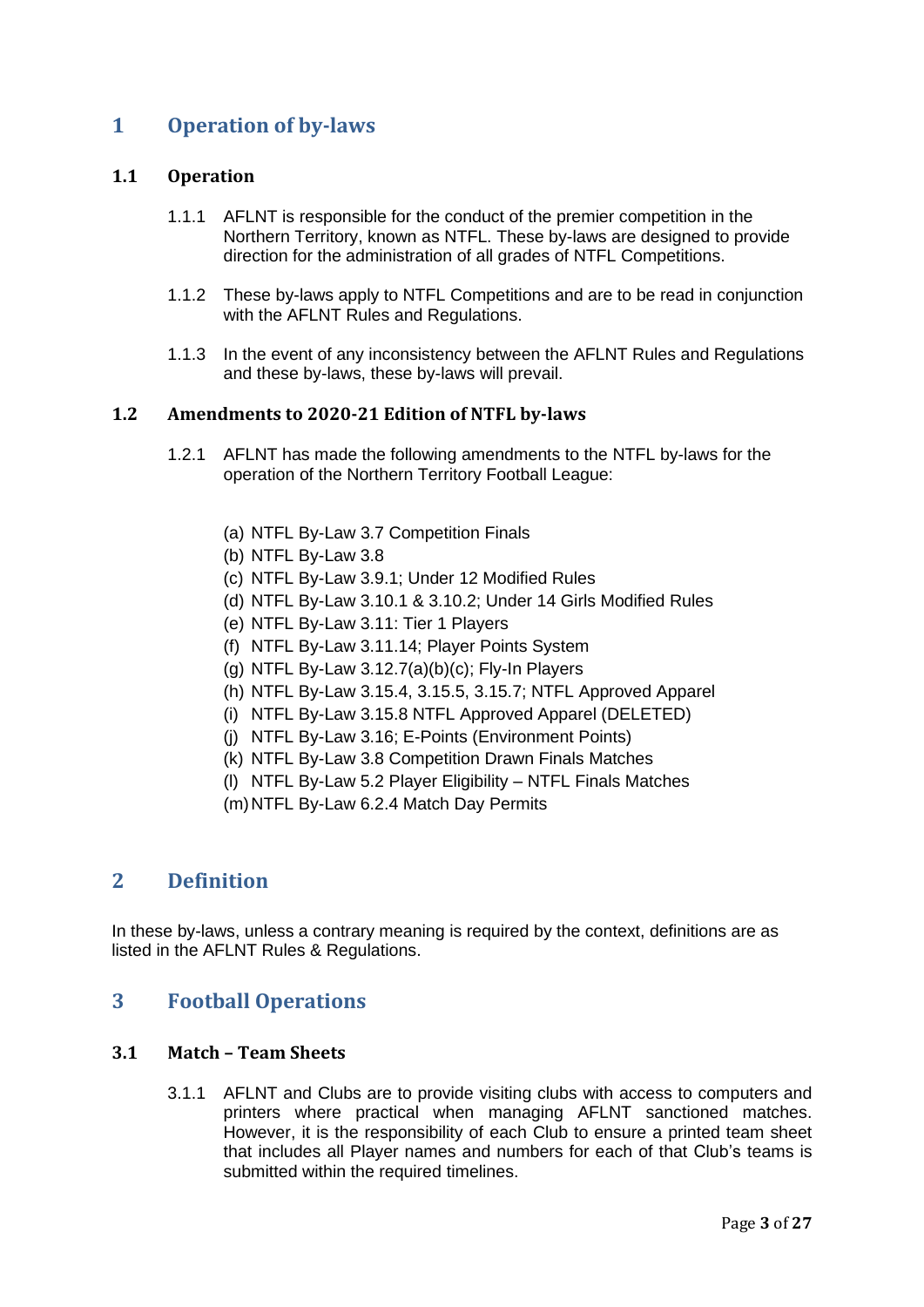### <span id="page-3-0"></span>**3.2 Competitions**

- 3.2.1 A season of Minor Round matches followed by a Major Round shall be played in accordance with the schedule of matches determined by AFLNT.
- 3.2.2 The schedule will be distributed to Clubs prior to the commencement of the season.
- 3.2.3 Other than in circumstances approved by AFLNT, the schedule will not be varied once distributed.

### <span id="page-3-1"></span>**3.3 Competition - Footballs**

- 3.3.1 A minimum of three new footballs are to be available for the commencement of each Men's Premier League match.
- 3.3.2 Size 3 footballs are to be used for Under 14 Girls matches.

### <span id="page-3-2"></span>**3.4 Competition – Playing Numbers**

- 3.4.1 Teams competing in the NTFL shall have no more than the following maximum number of Players per team:
	- (a) Men's Premier league: 22 (18 on field + 4 interchange)
	- (b) Senior Men (other than Premier League): 24 (18 on field + 6 interchange)
	- (c) Senior Women (including Premier League): 20 (16 on field + 4 interchange)
	- (d) Youth Boys (U14 to U18): 24 (18 on field + 6 interchange)
	- (e) Youth Girls (U14 to U18): 22 (16 on field + 6 interchange)
	- (f) Junior (Under 12): 20 (15 on field + 5 interchange)

### <span id="page-3-3"></span>**3.5 Competition – Forfeiture**

3.5.1 A Premier League team shall forfeit a match if it is unable or fails, refuses or neglects to complete a match that has already commenced, regardless of the point in time in which the match was stopped.

#### <span id="page-3-4"></span>**3.6 Competition – Consequences of Forfeiture**

3.6.1 Where a Club forfeits a Men's Premier League match, all other senior grade teams representing that Club will be deemed to have forfeited any match that Club has been scheduled to play in during the same round of matches,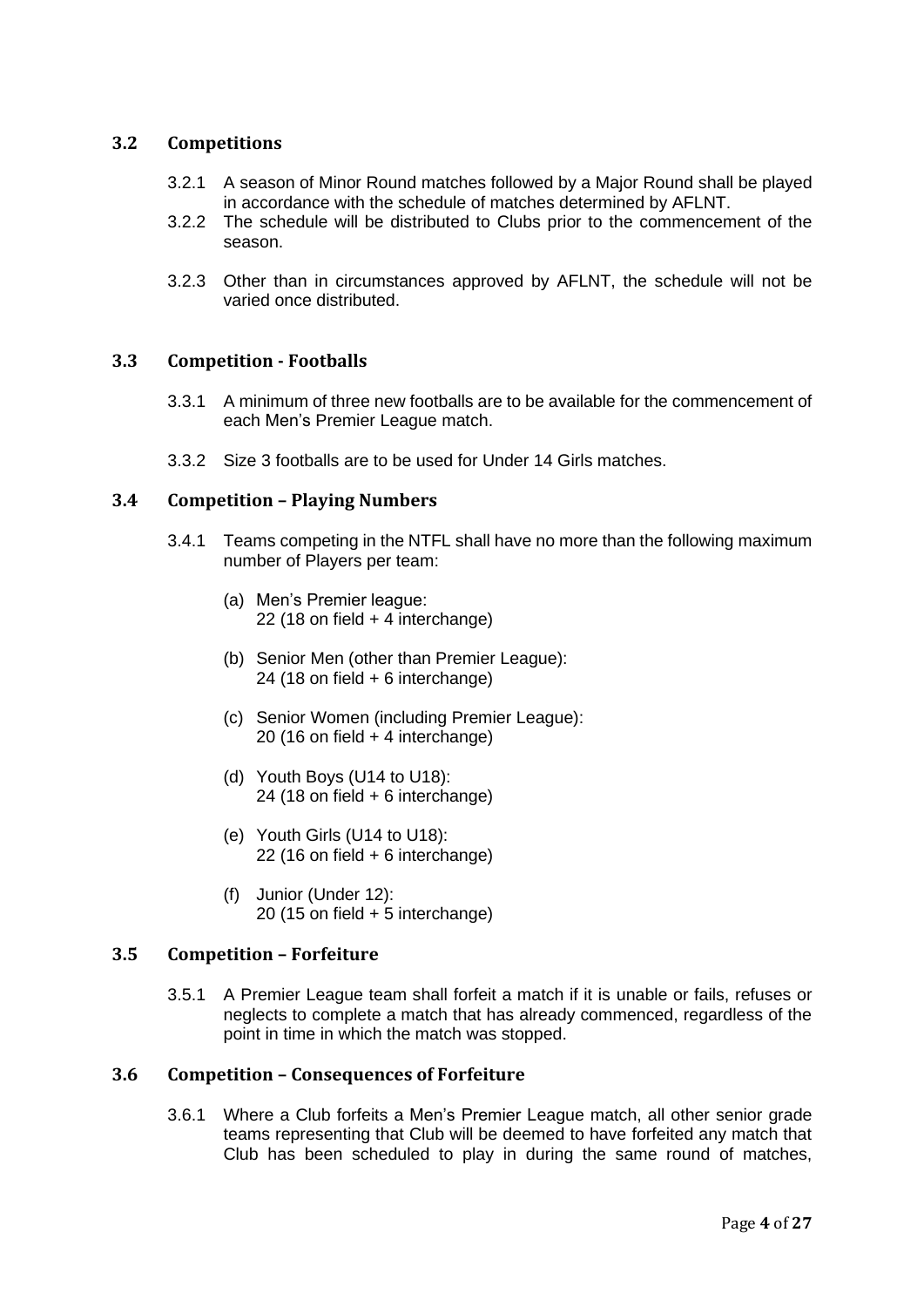regardless of whether the match has been completed prior to that Men's Premier League Team forfeiting their match, and

- 3.6.2 Where a Club forfeits a Men's Premier League match, that Club will be fined the sum of \$10,000.00 regardless of whether the AFLNT Football Operations Department was notified within any timelines determined in the AFLNT Rules & Regulations or these by-laws.
	- (a) Where a Men's Premier League match is deemed to be a forfeit due to a breach of player eligibility rules, player points rules or fly-in player rules, this fine will apply.

### <span id="page-4-0"></span>**3.7 Competition – Finals**

3.7.1 NTFL Finals matches must be played in accordance with the AFLNT Finals Schedule which can be found in the AFLNT Rules & Regulations.

(a) All Senior Men's, Women's Premier League and Under 18 Boys & Girls Competitions will play the AFLNT Final Five (4 Weeks) Finals Series at the completion of the Minor Rounds.

(b) All other Senior Women's grades will play the AFLNT Final Four (3 weeks) Finals Series at the completion of the Minor Rounds.

- (c) All other junior competitions will play the following:
	- i. Junior competitions will play the AFLNT Final Four (3 weeks) Final Series.
	- ii. Junior competitions may play an E Point Plate Finals Series; design will be dependant on the number of teams in the competition.

(d) Finals formats will ultimately be determined by the NTFL and subject to any unforeseen circumstances that may impact competitions.

#### <span id="page-4-1"></span>**3.8 Competition – Drawn Finals Matches**

- 3.8.1 In any Men's or Women's Senior or Under 18 Finals Match where the scores are tied at the end of full time, the following rules apply;
- 3.8.2 At the conclusion of full time there will be a five (5) minute interval during which time the coaching staff may address the Players.
- 3.8.3 The teams will then change ends from the final quarter and play five (5) minutes.
- 3.8.4 At the conclusion of this period there will be a three (3) minute interval during which time the coaching staff may not address the Players.
- 3.8.5 At the conclusion of the three (3) minute interval the teams will again change ends and play for a further period of five (5) minutes.
- 3.8.6 At the conclusion of the second five (5) minute period;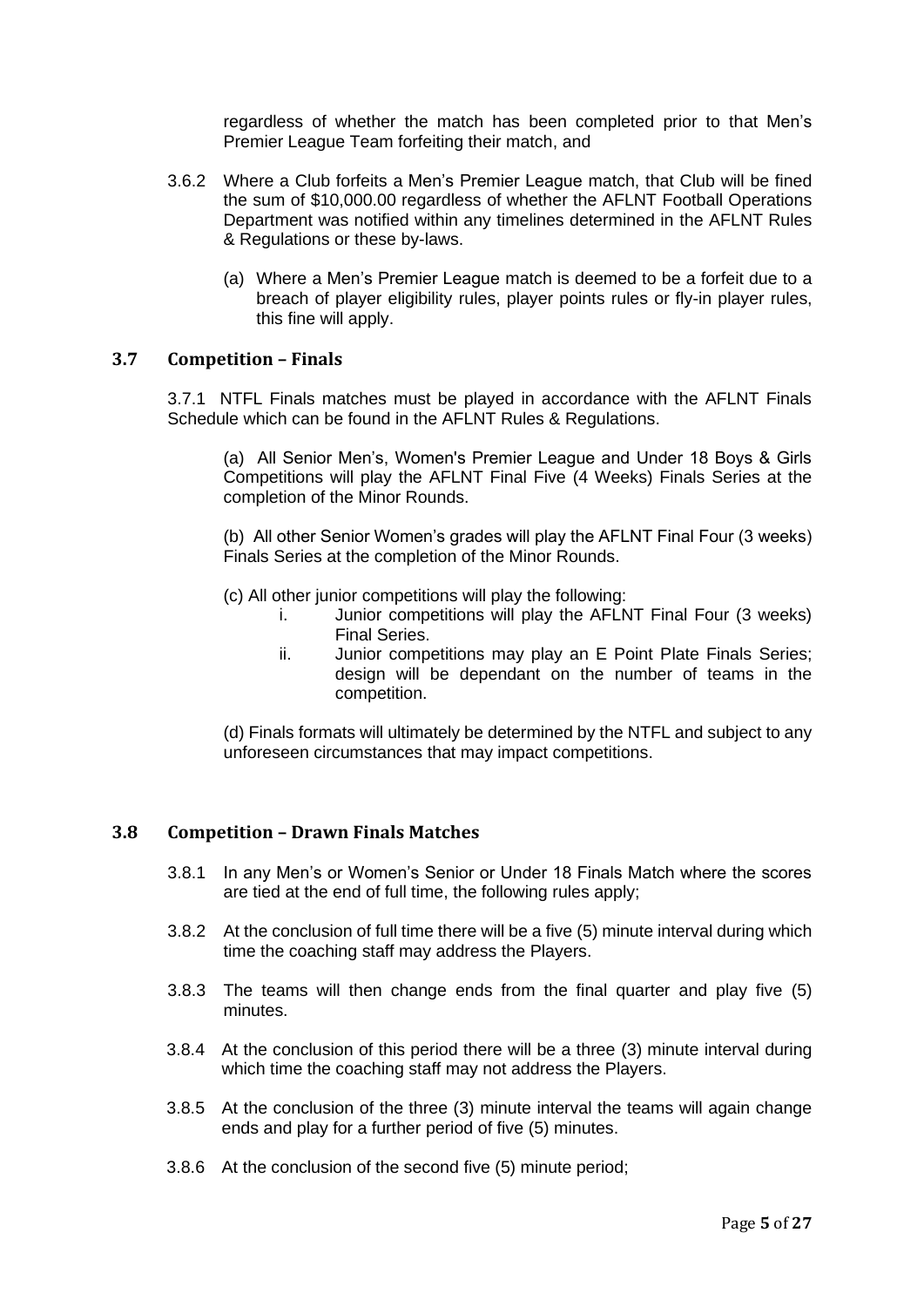- (a) The team with the highest score will be declared the winner.
- (b) If the scores are still tied there will be a three (3) minute interval during which time the coaching staff may not address the Players.
- (c) At the conclusion of the three (3) minute interval the teams will again change ends and play until a score is registered at which time the game will end and the team with the highest score will be declared the winner.

### <span id="page-5-0"></span>**3.9 Rules – Under 12 Modified Rules**

- 3.9.1 Mercy Rule:
	- (a) If a winning team's margin exceeds 60 points (10 goals) the team will only be credited with a maximum of 60 points (10 goals) winning margin.
	- (b) The Goal Umpires are to inform the Field Umpire at quarter time, half time or three quarter time, where the score differential between the teams equals or exceeds sixty (60) points. No matter when the Mercy Rule is applied the end score will only be sixty (60) points difference. The Field Umpire will instruct the Goal Umpires to cease further scoring for the remainder of the match.
- 3.9.2 Player Numbers Rule:
	- (a) Where one team has more Players than their opposition, teams may loan Players to their opposition to 'even up' the sides for home and away matches so that all junior participants are given the greatest opportunity to participate.
	- (b) If a team has 'borrowed' Players, it is that team's responsibility to complete a Match Day Permit on AFL PlayHQ for the loaned Player(s).

### <span id="page-5-1"></span>**3.10 Rules – Under 14 Girls Modified Rules**

- 3.10.1 Under 14 Girls Modified Rules 3.10.1 In acknowledgement of the Under 14 Girls competition being skill development grades, the following special rules will apply:
	- (a) The ball must be thrown up at all ruck contests.
	- (b) The umpire must identify one Player from each opposing side to contest the ruck and only those nominated can contest the throw-up.
	- (c) Players are allowed to bounce the ball twice before they must dispose to another Player.
	- (d) Handballing to themselves or taking a third bounce must be penalised as "holding the ball".
	- (e) Players may not deliberately kick the ball off the ground at any time.
	- (f) An accidental kick off the ground will not be penalised and a "play on" call will result.
	- (g) When the ball goes out of bounds, the field umpire will conduct a "ball up" 15 metres inside the boundary line.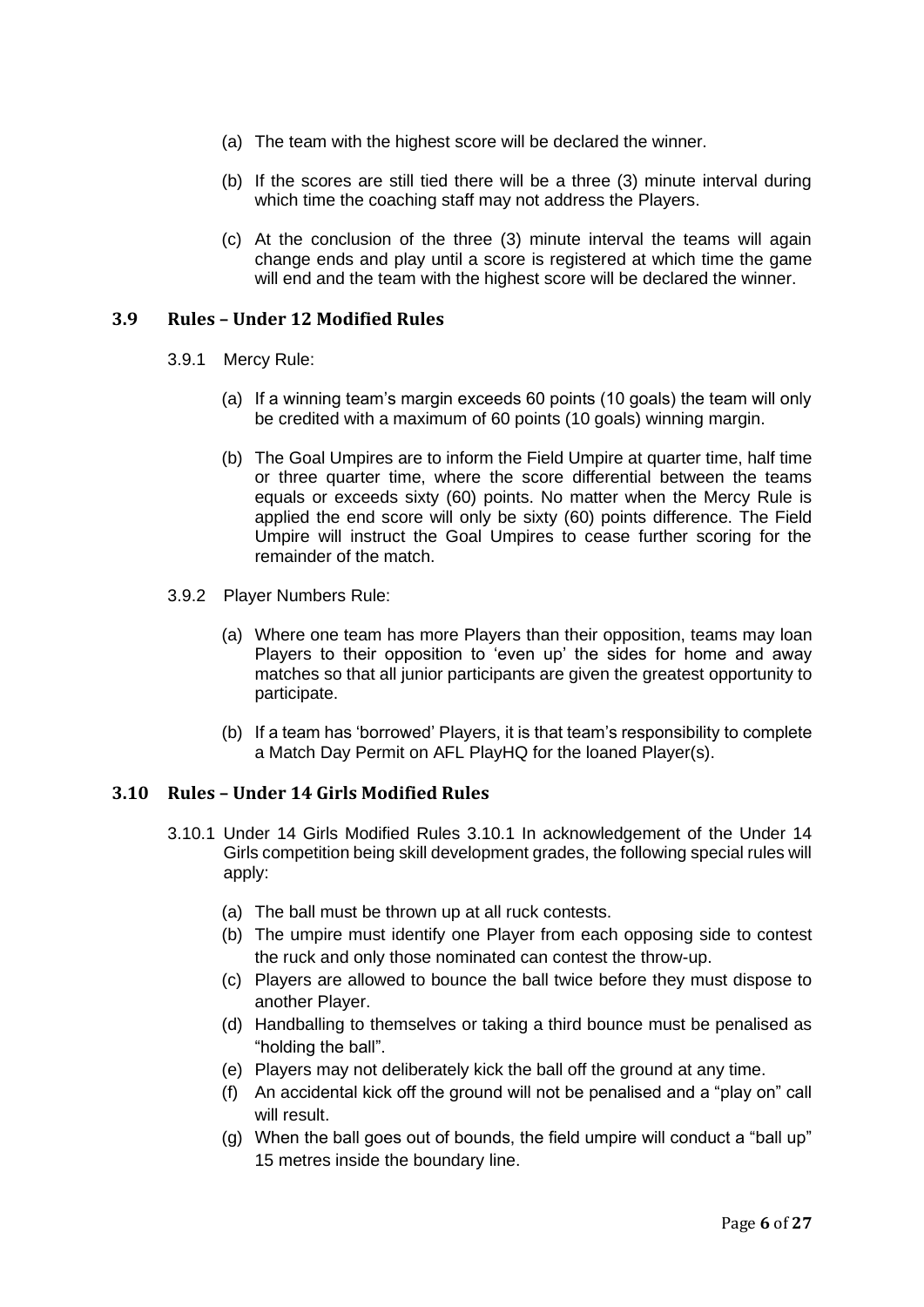- (h) Where the 50-metre rule applied under offences within the Laws of Australian Football a distance of 25 metres will be substituted.
- (i) No Player shall be deliberately slung, dumped or thrown to the ground in any tackle. A free kick shall be awarded against the Player who contravenes this rule.
- 3.10.2 If a winning team's margin exceeds 60 points (10 goals) the team will only be accredited with a maximum of 60 points (10 goals) winning margin.

### <span id="page-6-0"></span>**3.11 Rules - Player Points System**

- 3.11.1 It is the responsibility of each Club to submit a squad of up to thirty (30) Players, including accurate Player names and uniform numbers, that their premier league team will be selected from by 8:30pm on the Thursday prior to each premier league match.
- 3.11.2 It is the responsibility of each Club to advise the AFLNT Football Operations Department when a Player is selected for their first Premier League match for that season.
- 3.11.3 Each Premier League Player will be given a Points Value by the Football Operations Department.
- 3.11.4 Each Club must select twenty two (22) Players from the squad submitted in accordance with these by-laws for each Premier League match and have those Players listed on the relevant team sheet sixty (60) minutes prior to the commencement of that Club's Premier League match.
	- (a) Where a Club's Senior Men's Division 1 Team and/or Under 18 Boys Team is scheduled to play the day before that Club's Men's Premier League Team, Players that have already participated in that Men's Division 1 Team or Under 18 Boys Team, may be included in the Men's Premier League Team should one of the twenty two (22) listed Players be a late withdrawal from the Premier League Team providing;
		- i. The Player was listed in the squad submitted on the Thursday prior to the match in question;
		- ii. The Player meets all eligibility criteria; and
		- iii. The change is approved by the AFLNT Competitions Manager at least sixty (60) minutes before the Premier League Match is scheduled to be played.
- 3.11.5 Each team must comprise Players whose Total Points Value (TPV) does not exceed sixteen (16) points in any one Premier League Match.
	- (a) A Club which plays a team with a TPV greater than sixteen (16) Points will be deemed to have forfeited that match.
- <span id="page-6-1"></span>3.11.6 Players will receive a Points Value based on the following criteria: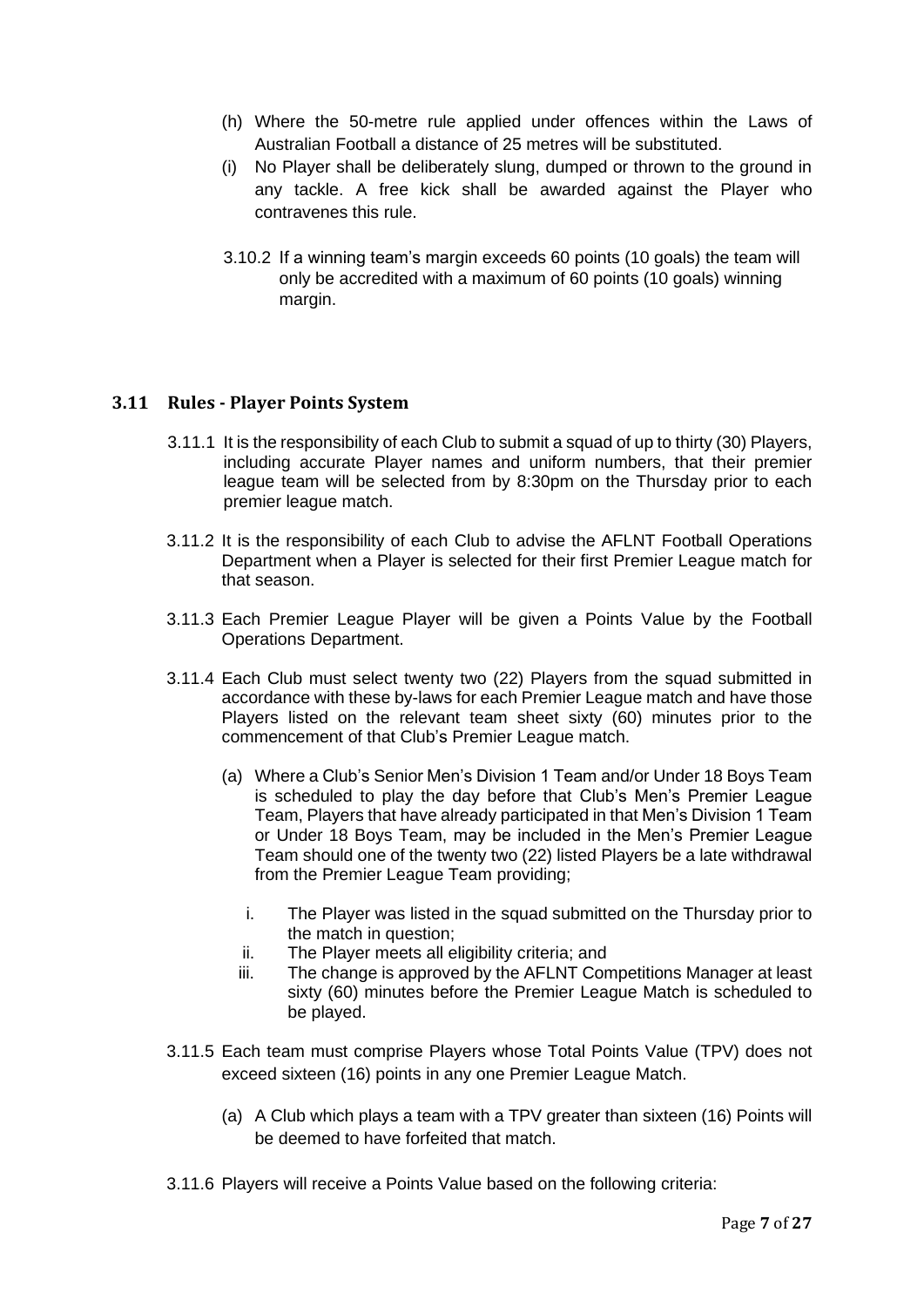|     | (a) NTFL Player from another NTFL Club                       | 4 points |
|-----|--------------------------------------------------------------|----------|
|     | (b) Tier 2 Players from States and Territories other than NT | 3 points |
|     | (c) AFL Players                                              | 2 points |
|     | (d) Tier 1 Players <sup>1</sup>                              | 2 points |
|     | (e) Returning Local Junior Club Player                       | 2 points |
| (f) | <b>Returning Local Tiwi Junior</b>                           | 2 points |
|     | (g) AFLNT Affiliate League Players                           | 0 points |
|     | (h) Local Club Player                                        | 0 points |

- 3.11.7 Points will be allocated to Players on the basis of the Competition they played in during the season prior to that Player's recruitment by an NTFL Club.
- 3.11.8 Each Player's points value will decrease by one (1) point with every season played at that same NTFL Club.
	- (a) Seasons played prior to a Player playing for a different NTFL Club will not be considered under this by-law.
- 3.11.9 If a Player has played in the NTFL in the previous NTFL season, that season will take precedence over having played elsewhere in a Dry Season or winter competition, when assessing a Player's points value.
- 3.11.10 A Player who has played less than six (6) NTFL Premier League matches in the previous twelve (12) months will be allocated zero (0) points when transferring to another NTFL Club.
- 3.11.11 A Player who has not played competitive football in the previous twenty four (24) months will be allocated zero (0) points when transferring to a NTFL Club.
- 3.11.12 A local Club Player who is thirty (30) years of age or older on the 1<sup>st</sup> of January in the year the Competition commences and has played a minimum of one hundred (100) NTFL Premier League games for the Club he is registered with will be allocated two (2) points when transferring to another NTFL Club.
- 3.11.13 An AFL or Tier 1 Player returning to his NTFL Club at the completion of his AFL or Tier 1 career will be allocated zero (0) points.
- 3.11.14 Clubs will receive a points concession for the relocation of interstate players as follows.
	- (a) Any Player that relocates to the Northern Territory must meet the AFLNT Residency Test prior to participating in a Men's Premier League match.
	- (b) A Club may receive a concession for a maximum four (4) players under clause 3.11.14 **Error! Reference source not found.** in which that player will be allocated 1 point regardless of category.

 $<sup>1</sup>$  Tier 1 Players:</sup>

Players in the following Tier 1 Leagues: All Senior Grade, Reserve Grade and Under 18 teams directly comprising clubs of the following: South Australian National Football League; Victorian Football League; NAB League; West Australian Football League; and Tasmanian State League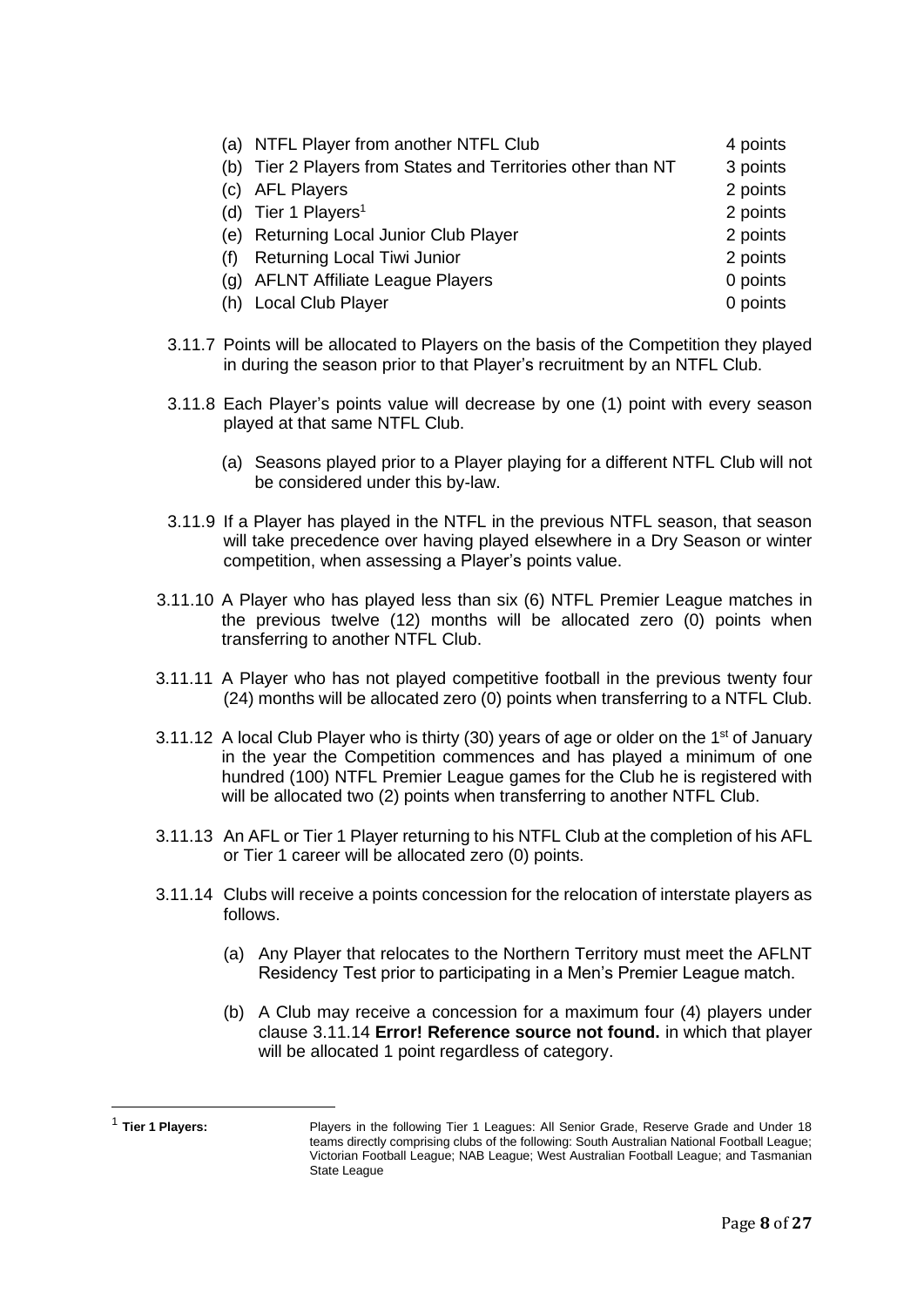- (c) Any relocated players above and beyond the maximum allowable four (4) players for concession under **Error! Reference source not found.** will attract the normal points value as per [3.11.6.](#page-6-1)
- 3.11.15 Definitions:
	- (a) An AFL Player is a player recruited directly from an AFL Club.
	- (b) A Tier 1 Player is a player recruited directly from a Tier 1 Club.
		- i. Any Player who is recruited from a Tier 2 Competition and has played six (6) or more games in a Tier 1 Competition in the season immediately prior to his recruitment will be deemed a Tier 1 Player.
	- (c) A Local Club Player is:
		- i. Any Player who has played for the same NTFL Club for four (4) seasons without having played for another NTFL Club in the same time period;
		- ii. Any Player who has played junior football for the same NTFL Club without having played for another NTFL Club in the same time period;
		- iii. Any Player who has had transfer fees paid in full by the NTFL Club they are currently registered with prior to the implementation of these rules, provided that Player has not played for another NTFL Club since those transfer fees were paid; and
		- iv. Any Player who has previously been allocated a points value of zero under the former NTFC Player points deduction rule, provided that Player has not played for another NTFL Club since that allocation was applied. For the avoidance of doubt, this rule was introduced following the folding of the NTFC Men's NEAFL team.
	- (d) Where a Club located in the Northern Territory is admitted to a Tier 2 Competition of another State, the Players of the Club located in the Northern Territory may be considered Local Club Players.
	- (e) A Returning Junior Club Player is a player who is twenty one (21) years of age or younger on the 1st of January in the year that the Competition commences who is returning to the Club in which he has played a minimum of three (3) Junior seasons where he qualified for finals. To qualify under this classification, the player must have spent a maximum of two (2) seasons away from the Club. The following will apply;
		- i. Where the player played at least six (6) Men's Premier League match, the player will be allocated two (2) points when transferring to another NTFL Club.
		- ii. A Player who has played less than six (6) NTFL Premier League matches in the previous twelve (12) months will be allocated zero (0) points when transferring to another NTFL Club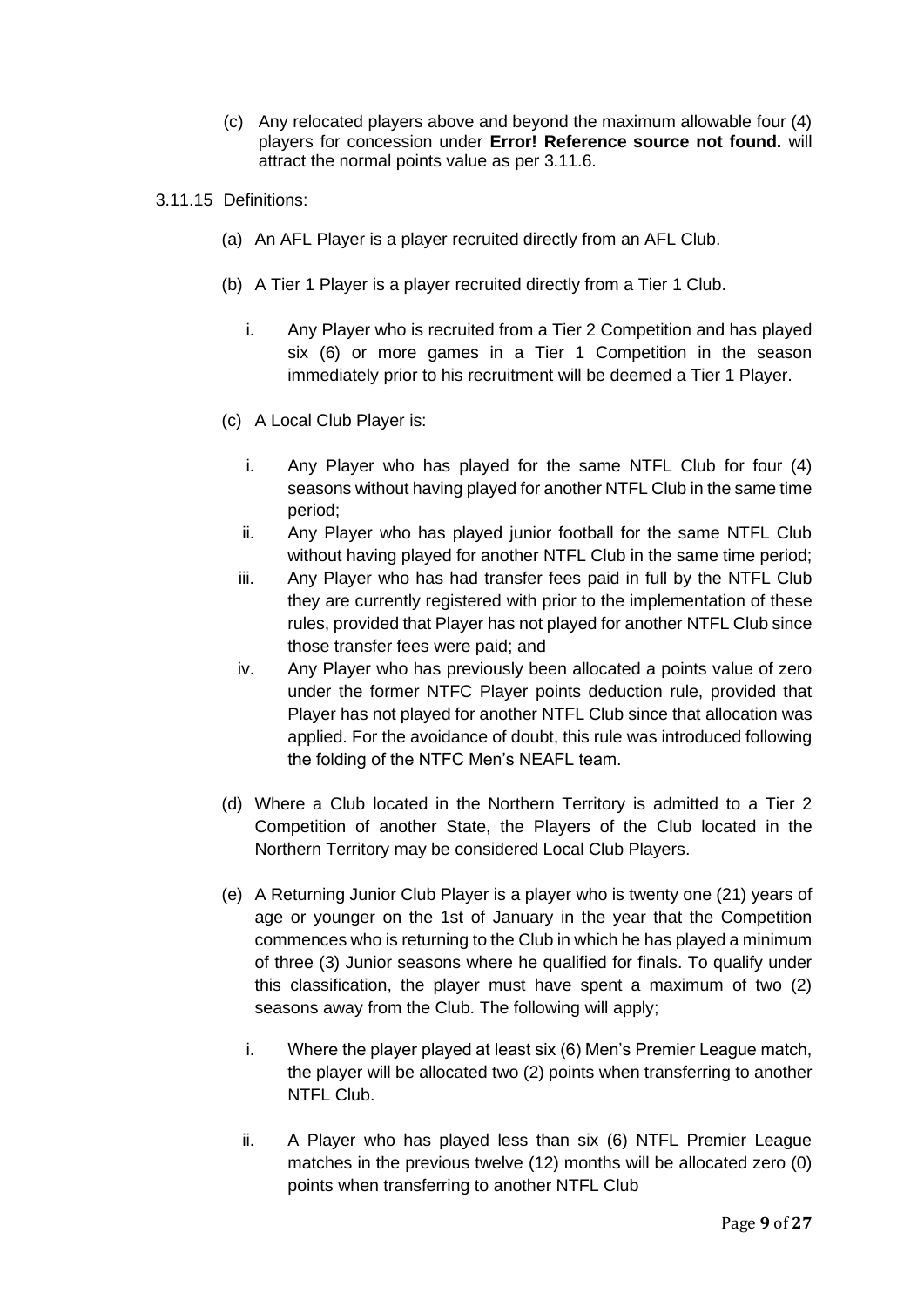- (f) A Returning Tiwi Local Junior is a player who is twenty one (21) years of age or younger on the 1st of January in the year that the Competition commences who having resided in Darwin for the purpose of Education is returning home to the Tiwi Islands. The following will apply:
	- i. Where the player played at least six (6) Men's Premier League match, the player will be allocated two (2) points when transferring from one NTFL Club to the Tiwi Bombers.
	- ii. A Player who has played less than six (6) NTFL Premier League matches in the previous twelve (12) months will be allocated zero (0) points when transferring from one NTFL Club to the Tiwi Bombers.

### <span id="page-9-0"></span>**3.12 Rules – Fly-In Players**

- 3.12.1 For the purpose of these by-laws and subject to rule **Error! Reference source not found.**, a Fly-In Player is defined as a player who has not established permanent residence in the Northern Territory before 31 December in the year the Competition commences.
	- (a) Any Player that relocates to the Northern Territory must meet the AFLNT Residency Test prior to participating in a Men's Premier League match.
	- (b) If a Player participates in a Men's Premier League or Division 1 match without meeting the AFLNT Residency Test, that player will be deemed a Fly-In Player and added to that Club's Fly-In Player List regardless of the date that match was played.
- 3.12.2 Each season, every Club with a Men's Premier League and/or Division 1 Team must submit a Fly-In Player List.
	- (a) The Fly-In Player List must be submitted no later than 8:30pm on the Thursday prior to the first Fly-In Player participating in a Men's Premier League and/or Division 1 match.
	- (b) The Fly-In Player List can consist of anywhere between one (1) and eight (8) Players when first submitted.
	- (c) The Fly-In Player List can be added to throughout the season.
- 3.12.3 Every Fly-In Player selected each round must be added to that Club's Fly-In Player List.
	- (a) A Player is to be added to the Fly-In Player List by notifying the AFLNT Football Operations Department in writing, no later than 8:30pm on the Thursday prior to that round.
	- (a) When a Men's Premier League and/ or Division 1 match is scheduled for any day other than Friday, Saturday or Sunday, Players must be added to the list by 8:30pm on the business day prior to the day that match is scheduled to be played.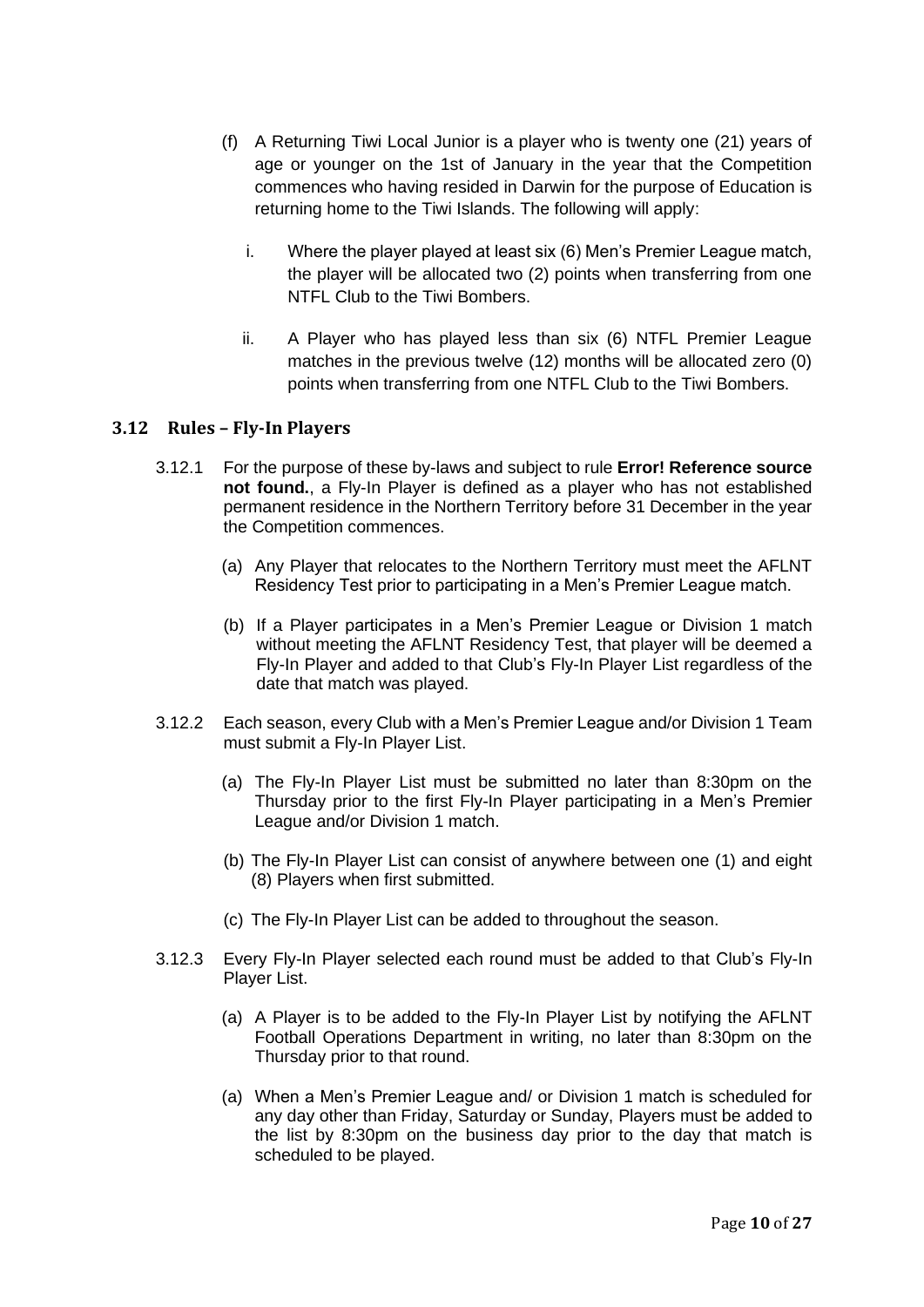- 3.12.4 Each Club's Fly-In Player List may consist of up to, but not exceed, eight (8) Fly-In Players in any one season.
- 3.12.5 Once a Player is added to a Club's Fly-In Player List, that Player cannot be removed from that list for the remainder of that season.
- 3.12.6 When a Club submits their Fly-In Player List in respect to each round, that Club is deemed to have made a declaration that all other Players selected for that match reside in the Northern Territory and meet the AFLNT Residency Test.
- 3.12.7 Clubs will have a total of two full season exemptions that must be lodged like all other Fly-In players for a person that would ordinarily reside in the Northern Territory but for them attending secondary school outside of the Northern Territory (Boarder).
	- (a) In order to fall within this exception, the Boarder must be able to demonstrate that his parents or guardians have meet the requirements of the AFLNT Residency Test, and
	- (b) The Boarder must be able to provide a letter from the school in which they are enrolled, confirming their status as a Boarder at that school.
	- (c) The Boarder must have played a minimum of 50 games with the club that is applying for the exemption.
- 3.12.8 Where a Player relocates during the course of a NTFL season and no longer meets the AFLNT Residency Test, that Player will be re-classified as a Fly-In Player.
- 3.12.9 No more than three (3) Fly-In Players (in aggregate) are permitted to participate across a Club's Men's Premier League and/or Division 1 team(s) in any given round.
	- (a) If a Club's Men's Premier League and/or Division 1 team(s) has more than three (3) Fly-In Players (in aggregate) participating in a round, the match(es) will be deemed to be forfeited by that team.
- 3.12.10 A Club must have no outstanding debt over thirty (30) days owing to AFL Northern Territory or an agreed upon payment plan in order to be permitted to play fly-in players. Club's that do not meet this criteria and play fly-in players will be deemed to have breached these by-laws.
- 3.12.11 Each Club's premier league/Division 1 squad must be submitted in accordance with these by-laws and must include all Fly-In Players selected for that match.
	- (a) A Player must be added to a Club's Fly-In Player List before that Player can be named in the above mentioned squad for any Men's Premier League and/or Division 1 match.
	- (b) A Club may name more than three (3) Fly-In Players in the above mentioned squad provided no more than three (3) Fly-In Players participate in that round.
- 3.12.12 AFLNT reserves the right to make the final ruling on any Player(s) residency status, including by: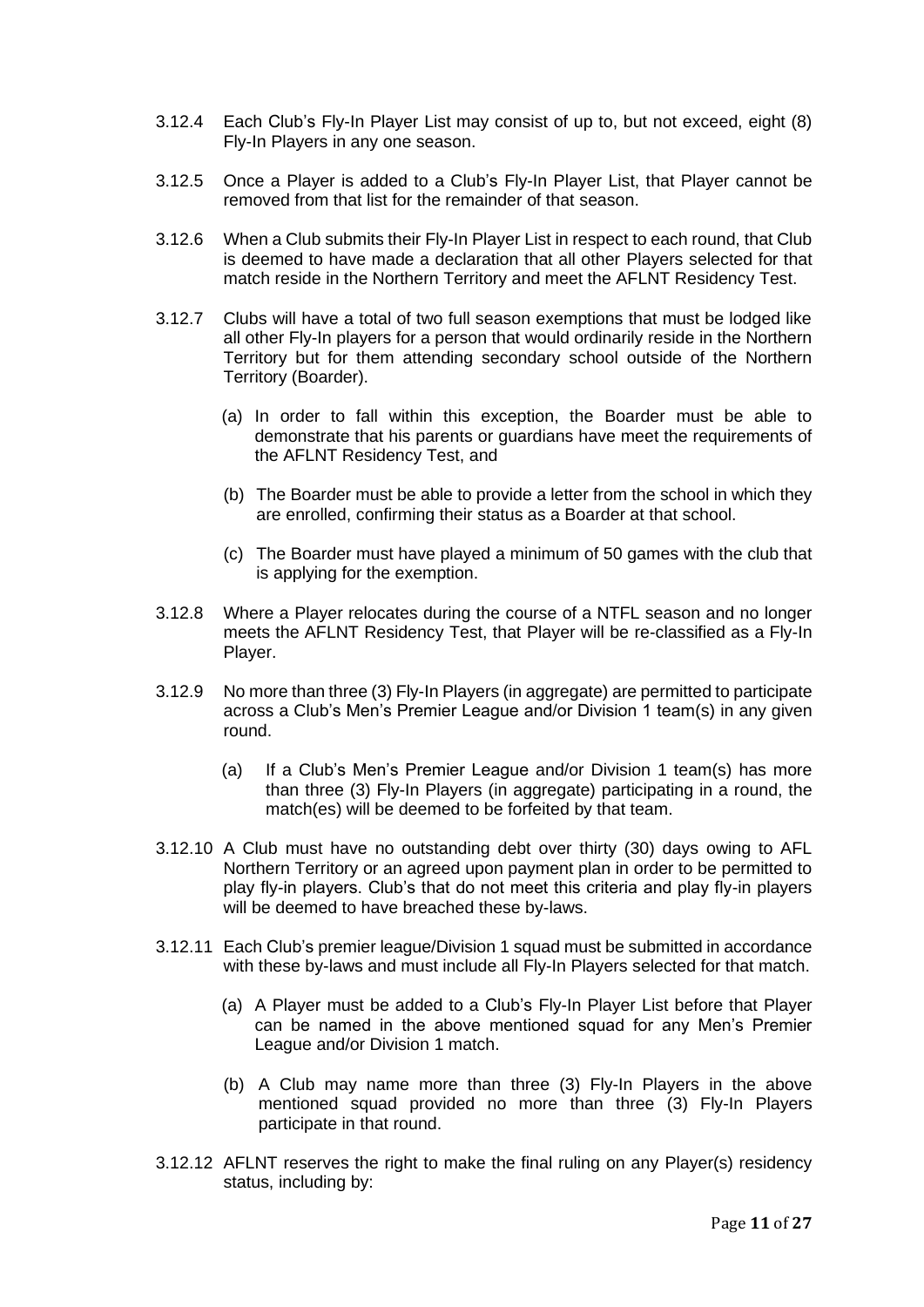- (a) using the AFLNT Residency Test which can be found under Appendix 6 to these by-laws;
- (b) having regard to a Player's particular circumstances.
- 3.12.13 AFLNT reserves the right to investigate breaches or suspected breaches of the Fly-In Player rules at its absolute discretion.
- 3.12.14 Where a Men's Premier League and/or Division 1 team breaches these Fly-In Player rules, that Club will be fined the sum of \$10,000.00.
- 3.12.15 Where a Men's Premier League and/or Division 1 team breaches these Fly-In Player Rules, that Club's Men's Premier League and/or Division 1 Coach will be suspended for a minimum of two (2) matches.
- 3.12.16 Where AFLNT determine that these by-laws have been breached, the penalty will be retrospectively back dated to include all matches affected by the breach of these by-laws.

### <span id="page-11-0"></span>**3.13 Rules - TIO Stadium Lighting**

3.13.1 The Football Operations Department may switch on flood lights during the progress of a match at their discretion

### <span id="page-11-1"></span>**3.14 Scheduling – Run on Times**

3.14.1 The AFLNT Football Operations Department may allocate specific run on times for Premier League matches and other matches of interest where it deems necessary.

### <span id="page-11-2"></span>**3.15 Support Staff – NTFL Approved Apparel**

- 3.15.1 Water carriers must wear the AFLNT approved pink 'Water Carrier' Bib.
- 3.15.2 Sports trainers must wear the AFLNT approved pink 'Trainer' apparel.
- 3.15.3 Team runners must wear the AFLNT approved purple 'Runner' apparel.
- 3.15.4 Premier League team runners must wear matching purple shorts.
- 3.15.5 Junior coaches must wear the AFLNT approved coach lanyard, which must be visible.
- 3.15.6 Senior coaches must wear their club polo shirt.
- 3.15.7 Senior and junior match day staff must wear their club polo shirt

#### **3.16 E-Points (Environment Points)**

3.16. The purpose of the E-Point system is to weight game day behaviour with the same importance as winning a match and reward teams for displaying positive game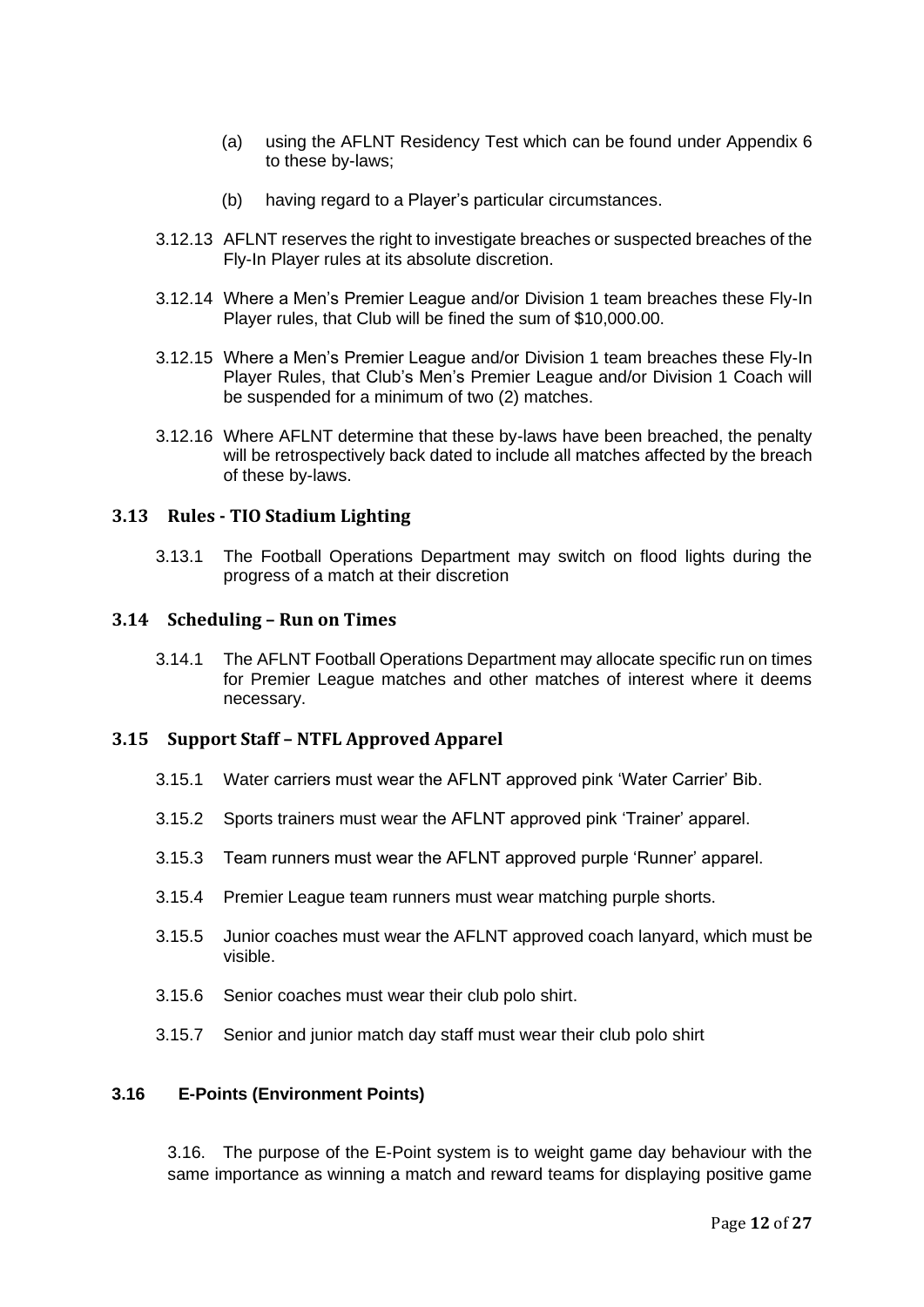day behaviour. The system deters players, coaches, and parents from engaging in negative game day behaviour prior to it taking place. The E-Point model is applied to all U12, U14 and U16 competitions.

3.16.1 A maximum of four E-Points will be awarded per team per game for each completed regular season match. The team's behaviour (including that of players, team officials, support staff or spectators) will determine if any of these E-Points will be deducted.

3.16.2 One E-Point will be deducted for every Yellow Card received by each participating team on game day.

3.16.2 One E-Point will be deducted for every Yellow Card received by each participating team on game day.

3.16.3 Two E-Points will be deducted for every Red Card received by each participating team on game day.

3.16.4 Two E-Points will be deducted from a team who has a player, parent/spectator or official who is issued a penalty with a base sanction of one match or more.

3.16.5 Up to four E-points may be deducted from a team for any inappropriate game day behaviour, or breach of Codes of Conduct. This is at the sole discretion of the NTFL.

3.16.6 If any breach occurs during a break of play or after the final siren, the number of E-points deducted may be doubled with the inability to award a free kick and or 50m penalty.

3.16.7 As the E-Point is a reward-based system, E-Point allocations cannot be appealed.

### <span id="page-12-0"></span>**4 Club Requirements**

### <span id="page-12-1"></span>**4.1 Licence Agreements**

**4.1** All Clubs participating in the Competition are required to sign a licence agreement AFLNT prior to the beginning of each season.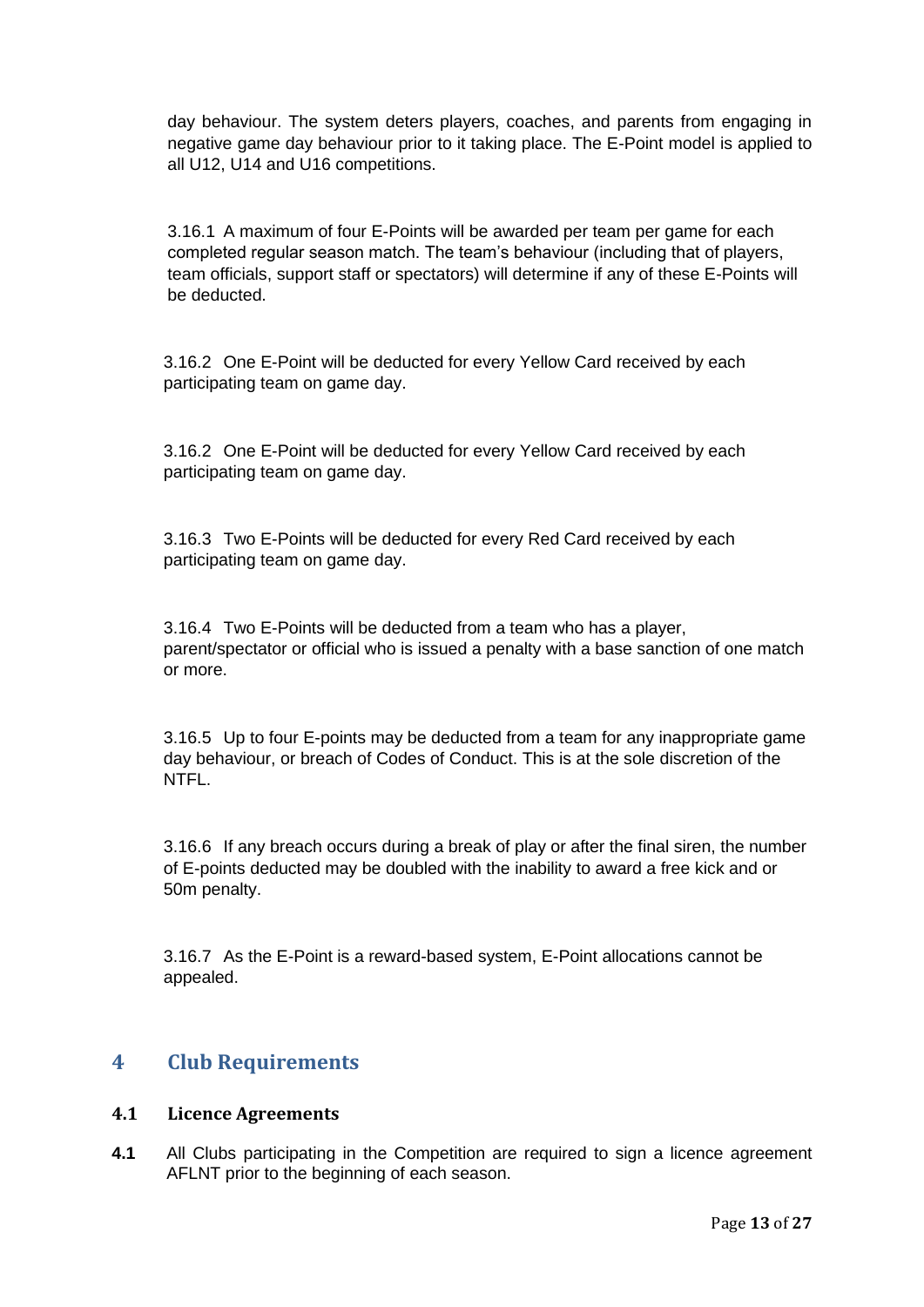- 4.1.1 No Club shall be included in the program of Minor Round matches in any season unless it has entered into a licence agreement with AFLNT.
- 4.1.2 All Clubs must adhere and abide by the terms of the licence agreement.

### <span id="page-13-0"></span>**4.2 Nominations – Teams**

- 4.2.1 Clubs are required to nominate all teams they intend to enter into NTFL Competitions each season.
- 4.2.2 Team nominations are to be submitted in writing, to the AFLNT Football Operations Department prior to the 1st of September before the relevant season commences.
	- (a) Clubs may nominate a maximum of one (1) team to compete in each Senior Competition (one team per division).
	- (b) Clubs may nominate a maximum of two (2) teams to compete in each Junior Competition (Maximum of two teams per division).
- 4.2.3 Clubs may be asked to provide supporting evidence to confirm their capacity to field a team in a Competition.
- 4.2.4 A withdrawal of a team in a Competition will be dealt with in accordance with that Club's licence agreement.

### <span id="page-13-1"></span>**4.3 Nominations – Club Coaches**

- 4.3.1 Clubs are required to nominate all coaches (including assistant coaches) for all teams entered into any Competition each season.
- 4.3.2 Coach nominations are to be submitted in writing, to the AFLNT Football Operations Department prior to the 1st of September before the relevant season commences.
- 4.3.3 Clubs may be asked to provide supporting evidence to confirm their coaches are correctly accredited.

### <span id="page-13-2"></span>**5 Player Eligibility**

### <span id="page-13-3"></span>**5.1 Player Eligibility – NTFL Finals Matches**

- 5.1.1 NTFL amendments to the AFLNT Rules and Regulations:
	- (a) A Player is eligible to play a Men's Premier League finals match for a Club if that Player has played a minimum of four (4) Minor Round matches for that Club.
	- (b) A Player is eligible to play a Men's Division 1, Men's Division 2, U18 Boys and U18 Girls finals match for that team if that Player has played a minimum of four (4) Minor Round matches for that team.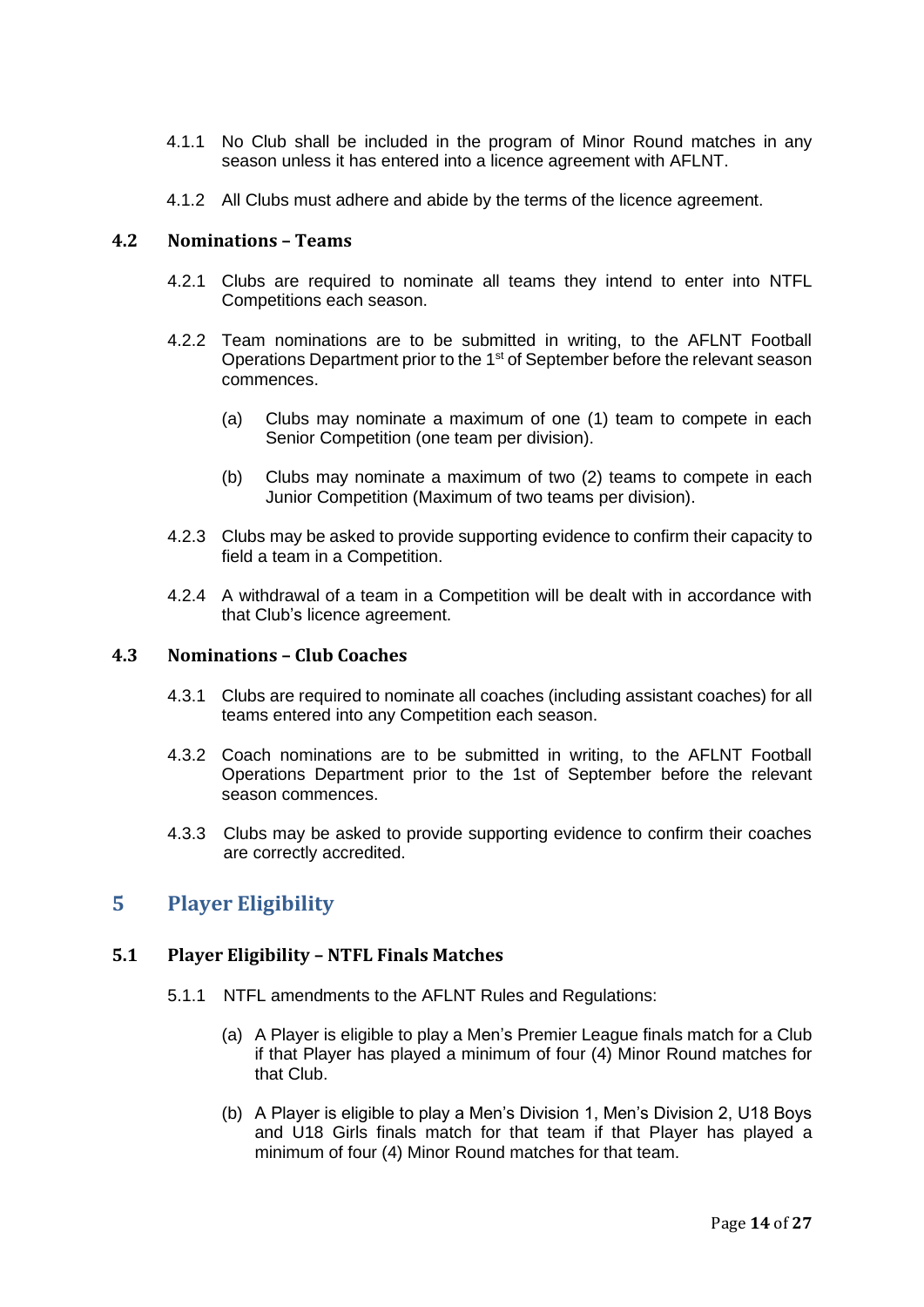- (c) A player who has qualified in a Senior or U18 grade is eligible to play finals at a higher grade, subject to the age and gender qualifications
- (d) A Player is eligible to play in a finals match for a team without having played the minimum number of Minor Round matches to qualify for that team, subject to the age and gender qualifications and provided:

i. That Player is eligible to play a finals match for at least one other team; and

ii. Both of these teams are playing in that same round of finals matches. (e) A Player who is deemed eligible to play in a finals match for a team and has participated in that match, will remain eligible to play for that team for the duration of that finals series

### **5.2 Player Eligibility – NTFL Finals Matches**

5.2.1 NTFL amendments to the AFLNT Rules and Regulations:

(a) A Player is eligible to play a Men's Premier League or Women's Premier League finals match for a Club if that Player has played a minimum of four (4) Minor Round matches for that Club.

 (b) A Player is eligible to play a Men's Division 1, Men's Division 2, U18 Boys and U18 Girls finals match for that team if that Player has played a minimum of four (4) Minor Round matches for that team.

 (c) A player who has qualified in a Senior or U18 grade is eligible to play finals at a higher grade, subject to the age and gender qualifications

(d) A Player is eligible to play in a finals match for a team without having played the minimum number of Minor Round matches to qualify for that team, subject to the age and gender qualifications and provided:

i. That Player is eligible to play a finals match for at least one other team; and

ii. Both of these teams are playing in that same round of finals matches.

(e) A Player who is deemed eligible to play in a finals match for a team and has participated in that match, will remain eligible to play for that team for the duration of that finals series

### <span id="page-14-0"></span>**6 Transfers and Permits**

### <span id="page-14-1"></span>**6.1 NTFL Transfer Application Period**

- 6.1.1 No transfer is to be lodged prior to 1 August in a given season.
- 6.1.2 No transfer shall be lodged after 30 November in a given season.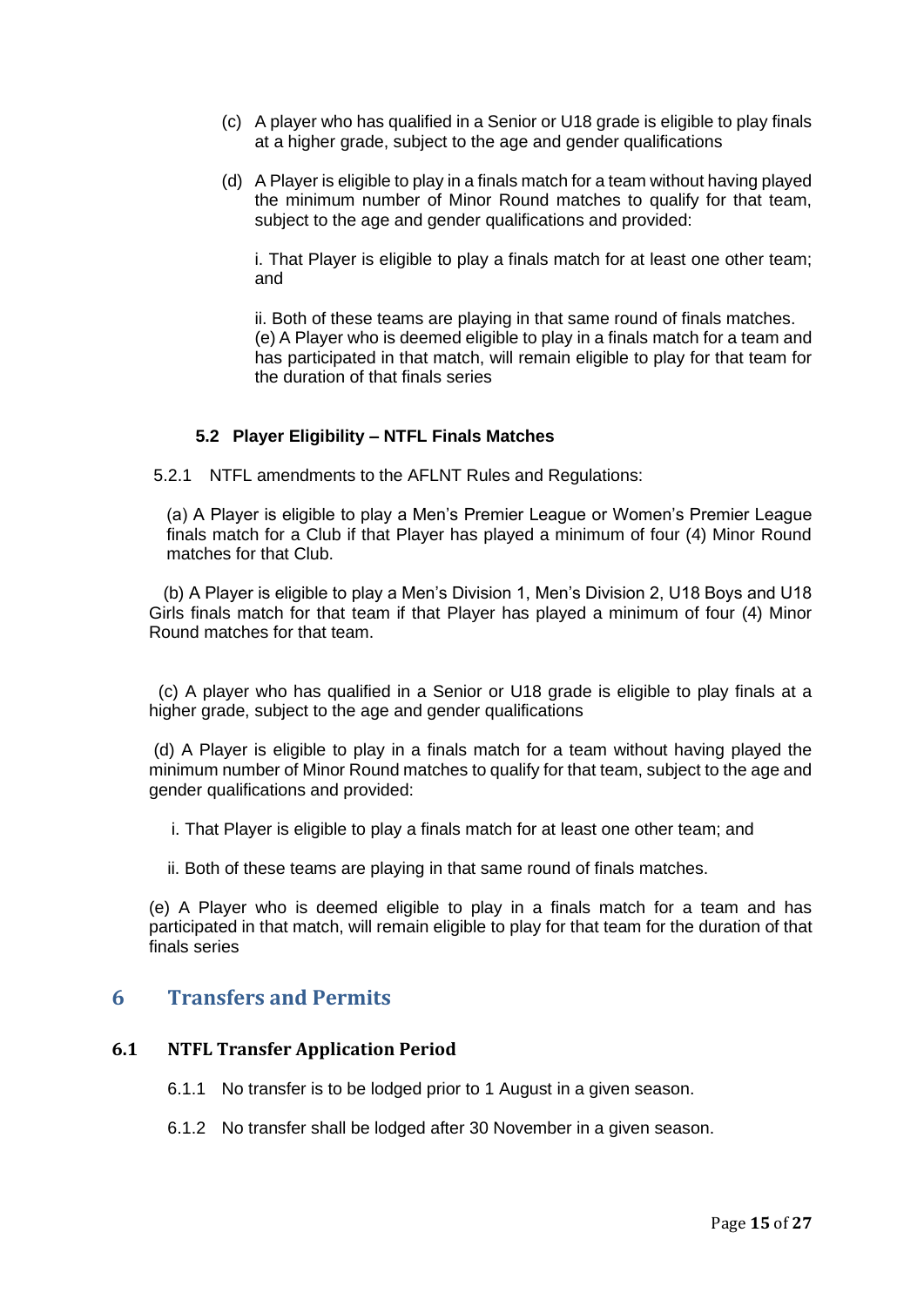- 6.1.3 The above commencement and conclusion period is only applicable for transfers from one NTFL Club to another NTFL Club.
- 6.1.4 The use of Temporary Transfers for NTFL Club to NTFL Club Transfers is not permitted.

### <span id="page-15-0"></span>**6.2 Interchange Agreements**

#### **6.2.1 Club Interchange Agreements**

- (a) A Club may enter into an agreement with another NTFL Club at the discretion of the AFLNT Community Football Department.
- (b) A copy of the Club Interchange Agreement must be submitted to the AFLNT Community Football Department within ten (10) days of its execution.
- (c) All Club Interchange Agreements must be in place by 1 August in any given year.
- (d) Players entering into a Club Interchange Agreement will be deemed as participating in 'one club' in matters relating to finals eligibility.
- (e) Once a Club Interchange Agreement has been lodged with the AFLNT Community Football Department, it will be considered ongoing unless revoked by AFLNT.
- (f) Once the Club Interchange Agreement is in place, a Permit must be initiated by the Destination Club by logging into AFL FootyWeb and submitting a Type 2 Local Interchange Permit Application when moving a Player from one Club to another.
- (g) Any Club found to have breached these by-laws will be deemed to have played an ineligible Player and will be dealt with in accordance with the AFLNT by-laws.

#### **6.2.2 Senior Grade Division 2 Interchange Agreements**

- (a) A Club may enter into a Senior Grade Division 2 Interchange Agreement with another NTFL Club at the discretion of the AFLNT Community Football Department.
- (b) A copy of the Senior Grade Division 2 Interchange Agreement must be submitted to the AFLNT Community Football Department within ten (10) days of its execution.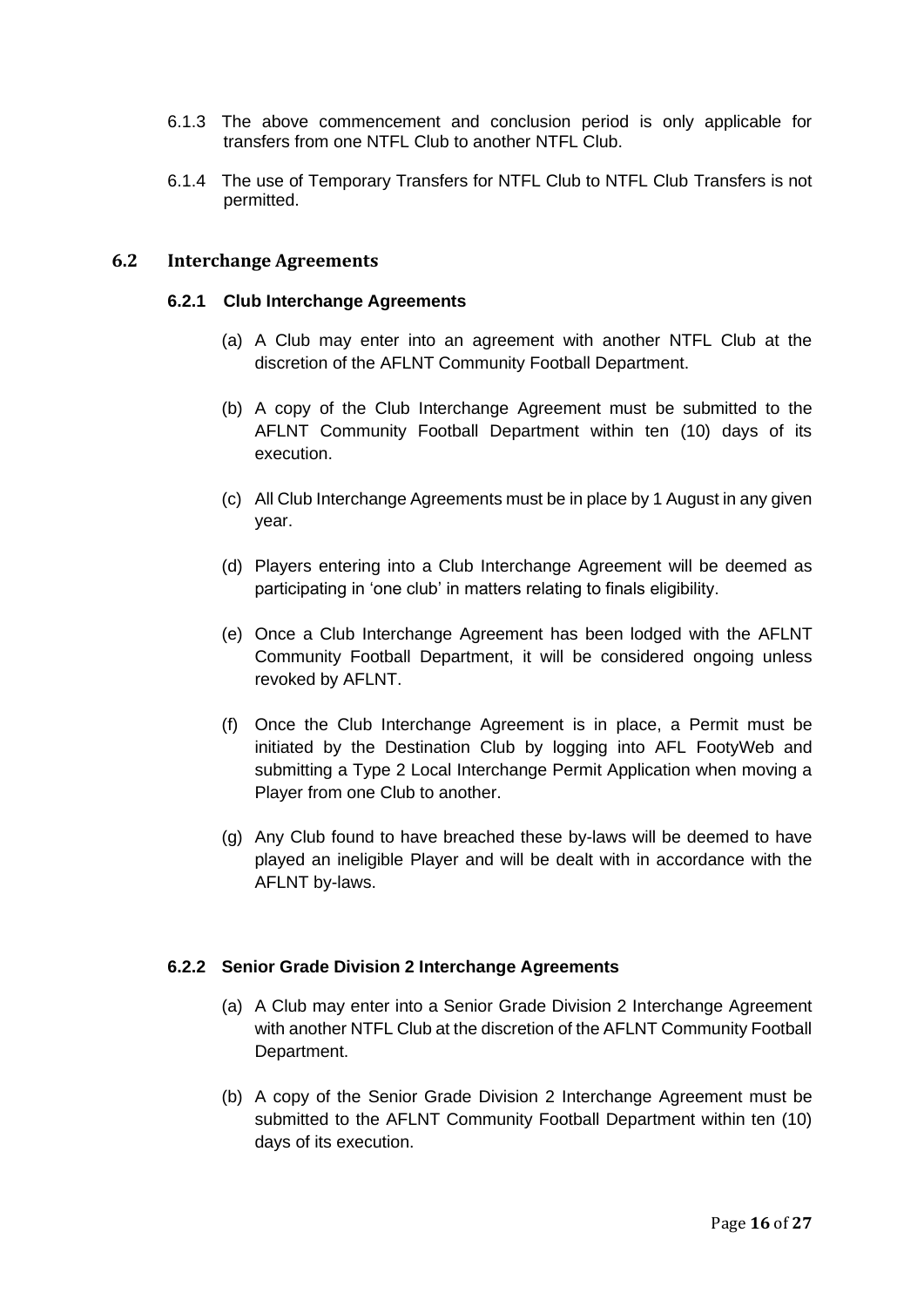- (c) A Senior Grade Division 2 Interchange Agreement may be entered into at any time during a season at the discretion of the AFLNT Community Football Department.
- (d) Players entering into a Senior Grade Division 2 Interchange Agreement must meet all finals eligibility requirements in accordance with the NTFL and AFLNT by-laws.
- (e) Once a Senior Grade Division 2 Interchange Agreement has been lodged with the AFLNT Community Football Department, it will be considered ongoing until the completion of that season, unless revoked by AFLNT.
- (f) Senior Grade Division 2 Interchange Agreements are not to be used to allow a Player to play in any Grade or Division other than Senior Grade Division 2 with the Club in which the agreement was entered into (the Destination Club).
- (g) Once the Senior Grade Division 2 Agreement is in place, a Permit must be initiated by the Destination Club by logging into AFL PlayHQ and submitting a Type 2 Local Interchange Permit Application when moving a Player from one Club to another.
- (h) Any Club found to have breached these by-laws will be deemed to have played an ineligible Player and will be dealt with in accordance with the AFLNT by-laws.

### **6.2.3 Player Interchange Agreements**

- (a) A Player registered with a Club may enter into an agreement with another Club at the discretion of the AFLNT Community Football Department.
- (b) A copy of the Player Interchange Agreement must be submitted to the AFLNT Community Football Department within ten (10) days of its execution.
- (c) A Player Interchange Agreement may be submitted at any time during the season.
- (d) A Player can only be included in one Player Interchange Agreement in any one season.
- (e) Players entering into a Player Interchange Agreement will be deemed as participating for 'one club' in matters relating to Player eligibility.
- (f) Once a Player Interchange Agreement has been lodged with the AFLNT Community Football Department, it will be considered valid until the conclusion of that season unless revoked by the AFLNT Community Football Department.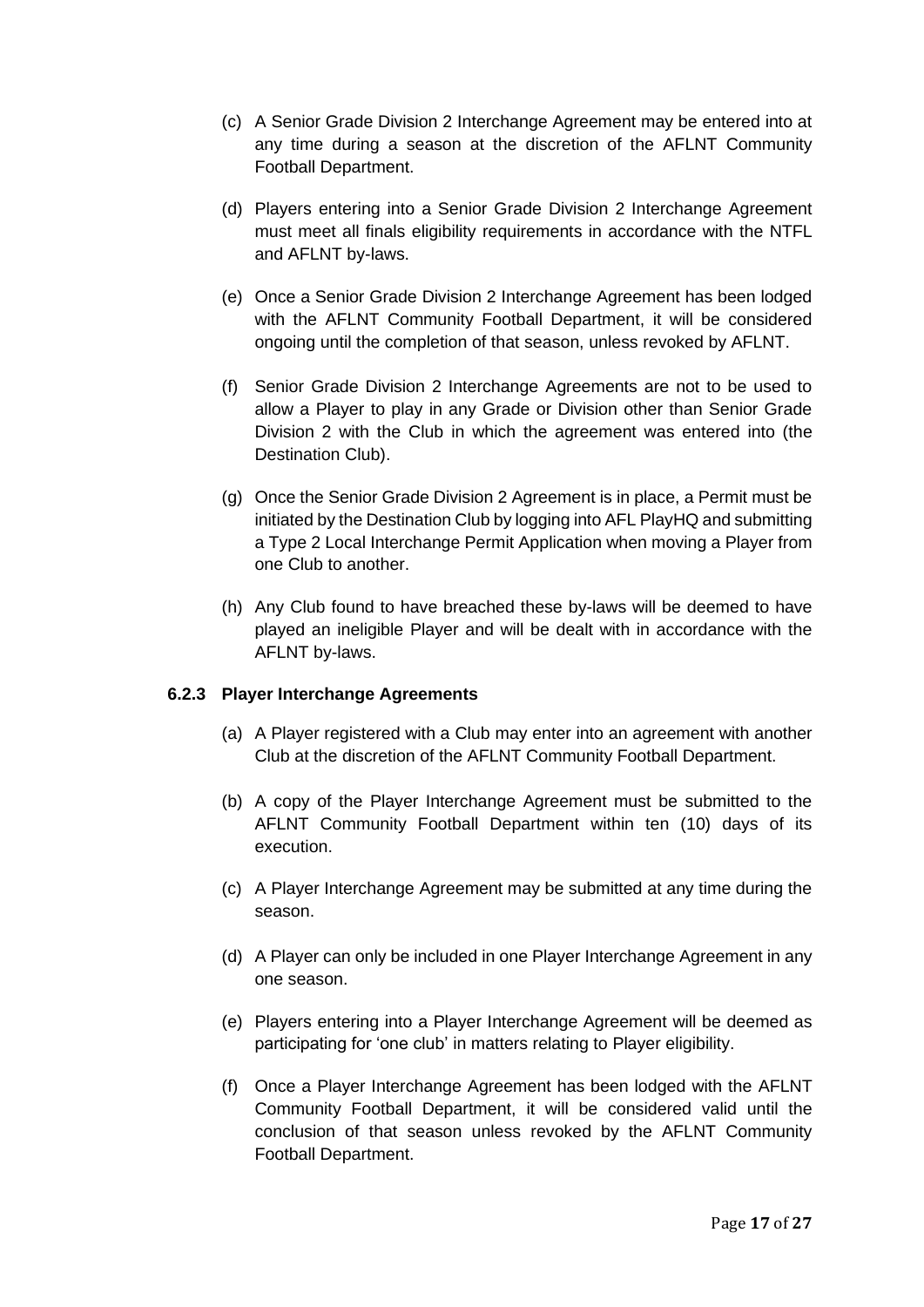- (g) Player Interchange Agreements are not to be used to allow a Player to play in a Grade or Division that would otherwise be available to that Player should he remain at his original Club.
- (h) Once the Player Interchange Agreement is in place, a Permit must be initiated by the Destination Club by logging into AFL PlayHQ and submitting a Type 2 Local Interchange Permit Application when players are moving from Club to Club.
- (i) Any Club found to have breached these by-laws will be deemed to have played an ineligible Player and will be dealt with in accordance with the AFLNT by-laws.
- (j) No more than two (2) Player Interchange Agreements are allowed between the same two Clubs in any one season.

### **6.2.4 Match Day Permits**

(a) NTFL amendments to the AFLNT Rules and Regulations:

In addition to Under 12 Competitions, Match Day Permits are available to the following competitions;

- i. Under 14 Girls, and
- ii. Division 2 Competitions (Junior and Senior).

### <span id="page-17-0"></span>**7 Special Provision**

### <span id="page-17-1"></span>**7.1 NTFL Season**

- 10.1.1 Unless otherwise determined by AFLNT, the NTFL Competitions will generally be conducted each year in the period of 1 October to 31 March.
- 10.1.2 Unless otherwise determined by AFLNT, the U12 to U16 junior grades will break for the whole end of year school holiday period.

### <span id="page-17-2"></span>**7.2 Awards**

- 10.2.1 Medals will be awarded for:
	- (a) Grand Final Best Players;
	- (b) Best and Fairest in each Grade except Under 12s;
	- (c) Men's and Women's Most Valuable Player; and
	- (d) Men's and Women's Leading Goal Kicker.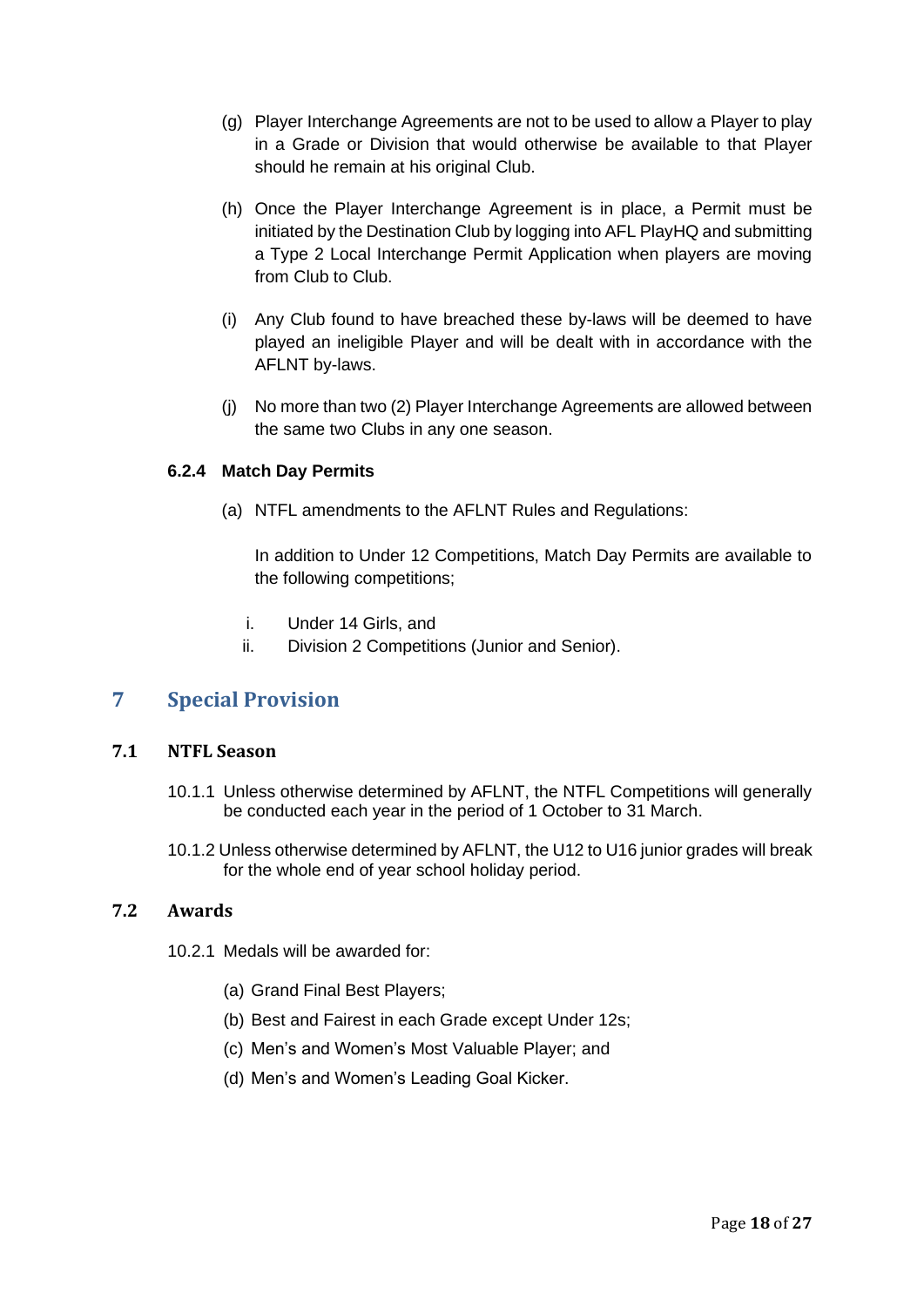# <span id="page-18-0"></span>**8 Appendices**

- 1. Grand Final Awards
- 2. Grand Final Best Player Conditions
- 3. Best & Fairest Awards
- 4. Best & Fairest Conditions
- 5. Most Valuable Player Award Conditions
- 6. AFLNT Residency Test
- 7. NTFL Forms
- 8. Fines & Penalties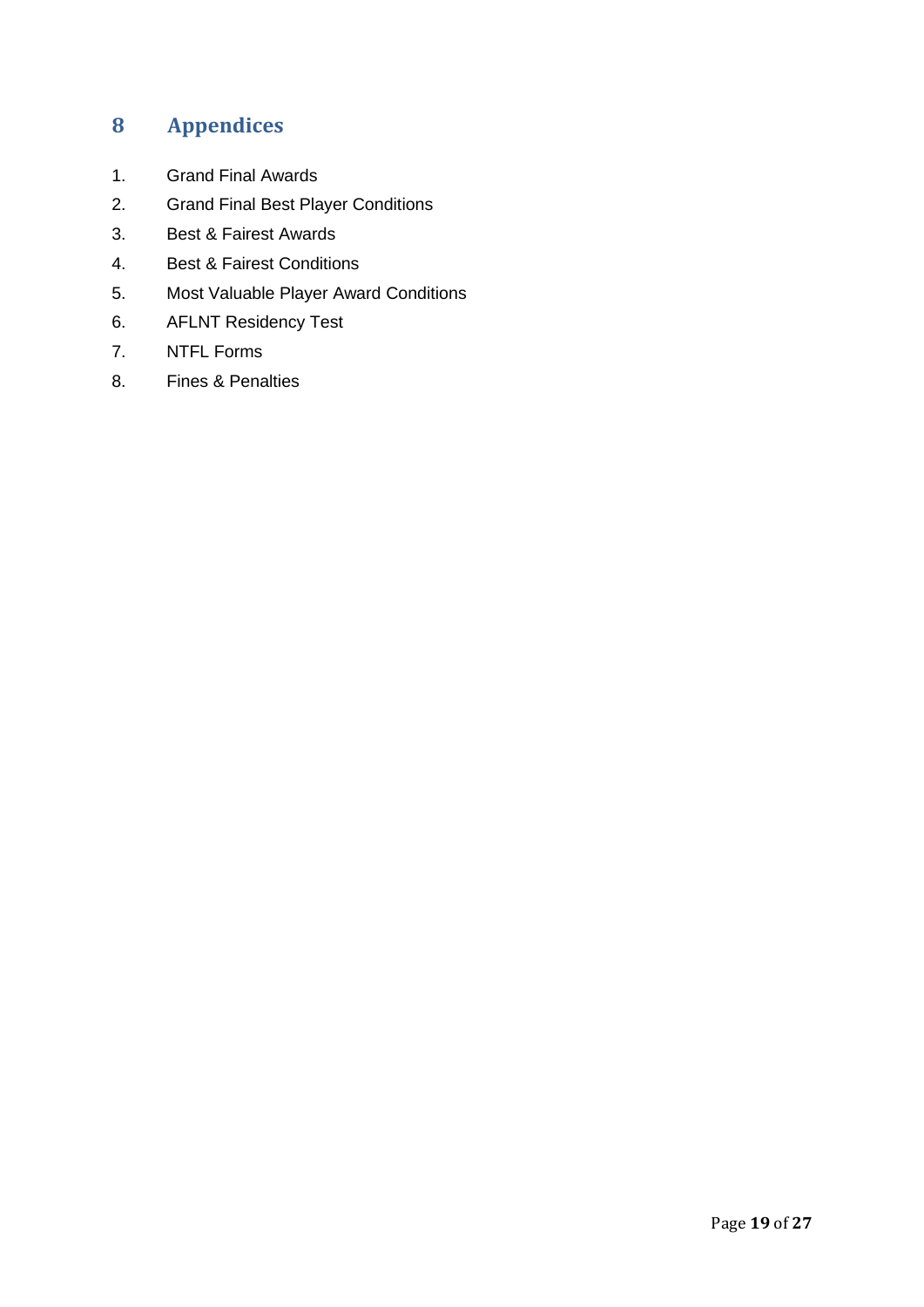# **Appendix 1 Grand Final Awards**

| 1. | <b>Grand Final Best Player Awards:</b> |                              |  |  |  |
|----|----------------------------------------|------------------------------|--|--|--|
|    | (a) Men's Premier League               | <b>Chaney Medal</b>          |  |  |  |
|    | (b) Women's Premier League             | <b>Brenda Williams Medal</b> |  |  |  |
|    | (c) Senior Men's Division 1            | <b>Clark Medal</b>           |  |  |  |
|    | (d) Senior Men's Division 2            | Gear Medal                   |  |  |  |
|    | (e) Under 18 Boys                      | <b>Haritos Medal</b>         |  |  |  |
|    | <b>Under 18 Girls</b><br>(f)           | <b>Sharon Knight Medal</b>   |  |  |  |
|    | (g) Under 16 Boys Div 1                | Jeffrey Medal                |  |  |  |
|    | (h) Under 16 Boys Div 2                | <b>Cooper Medal</b>          |  |  |  |
|    | Under 15 Girls<br>(i)                  |                              |  |  |  |
|    | Under 14 Div 1<br>(i)                  | A.T. Shaw Medal              |  |  |  |
|    | (k) Under 14 Div 2                     | Damaso Medal                 |  |  |  |
|    | Under 12 Div 1<br>(1)                  | <b>Atkinson Medal</b>        |  |  |  |
|    | (m) Under 12 Div 2                     | <b>Deslandes Medal</b>       |  |  |  |

- 2. Grand Final Premiership Coach Awards:
	- (a) Men's Premier League KJ Taylor Medal
	- (b) Women's Premier League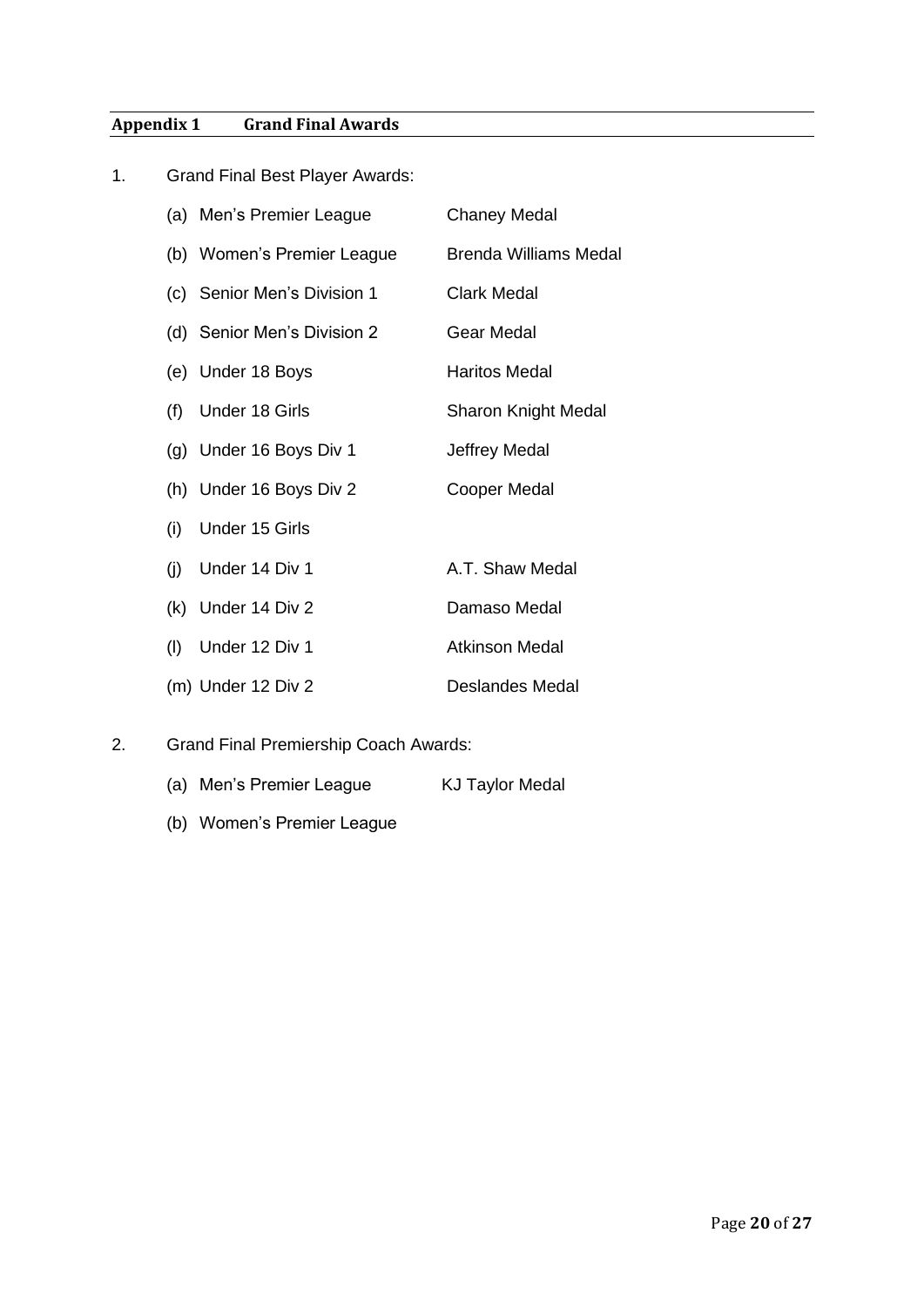### **Appendix 2 Grand Final Best Player Conditions**

- 1. Men's and Women's Premier League
	- (a) A panel of three (3) members will be appointed by AFLNT.
	- (b) Each member of the panel will award votes to the Players they judge to be the best and fairest Players participating in that match:
		- i. Five votes will be awarded to the best Player,
		- ii. Four votes will be awarded to the second best Player,
		- iii. Three votes will be awarded to the third best Player,
		- iv. Two votes will be awarded to the fourth best Player, and
		- v. One vote will be awarded to the fifth best Player.
	- (c) All votes will be collated and the Player with the most votes will be declared the winner.
	- (d) In the case of a tie, a count back will take place and the winner will be declared on the basis of the most 'five votes'. In the case that the result is still tied, the winner will be declared on the basis of the most 'four votes' and so forth.
- 2. All other Grades
	- (a) At the conclusion of the match, the field umpires shall collectively award votes to the Player they judge to be the best and fairest Player participating in that match: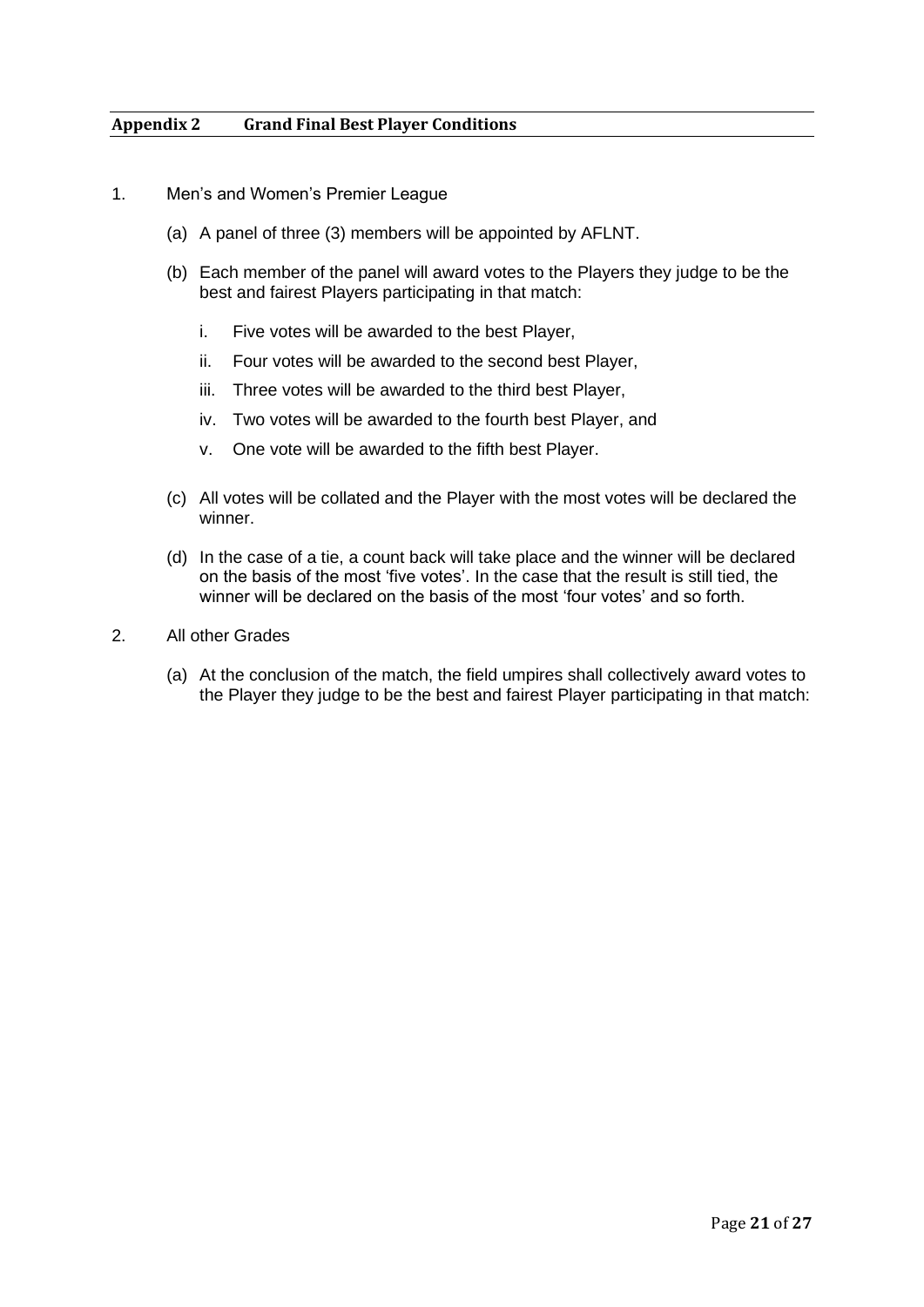## **Appendix 3 Best & Fairest Awards**

| 1. | <b>Best &amp; Fairest Awards:</b> |                             |                           |  |  |
|----|-----------------------------------|-----------------------------|---------------------------|--|--|
|    |                                   | (a) Men's Premier League    | <b>Nichols Medal</b>      |  |  |
|    |                                   | (b) Women's Premier League  | <b>Gwynne Medal</b>       |  |  |
|    |                                   | (c) Senior Men's Division 1 | <b>Mitch Lee Medal</b>    |  |  |
|    |                                   | (d) Senior Men's Division 2 | Lancaster Medal           |  |  |
|    | (e)                               | Under 18 Boys               | Abala Medal               |  |  |
|    | (f)                               | <b>Under 18 Girls</b>       |                           |  |  |
|    |                                   | (g) Under 16 Boys Div 1     | <b>Hickman Medal</b>      |  |  |
|    |                                   | (h) Under 16 Boys Div 2     | Leverence Medal           |  |  |
|    | (i)                               | Under 15 Girls              | <b>Sharyn Smith Medal</b> |  |  |
|    | (i)                               | Under 14 Div 1              | <b>Gundersen Medal</b>    |  |  |
|    |                                   | (k) Under 14 Div 2          | <b>Lewfatt Medal</b>      |  |  |
|    | (1)                               | Under 12 Div 1              | Not Applicable            |  |  |
|    |                                   | (m) Under 12 Div 2          | Not Applicable            |  |  |
| 2. |                                   | <b>Goal Kicking Awards:</b> |                           |  |  |
|    |                                   | (a) Men's Premier League    | Dennis Dunn Medal         |  |  |
|    |                                   | (b) Women's Premier League  |                           |  |  |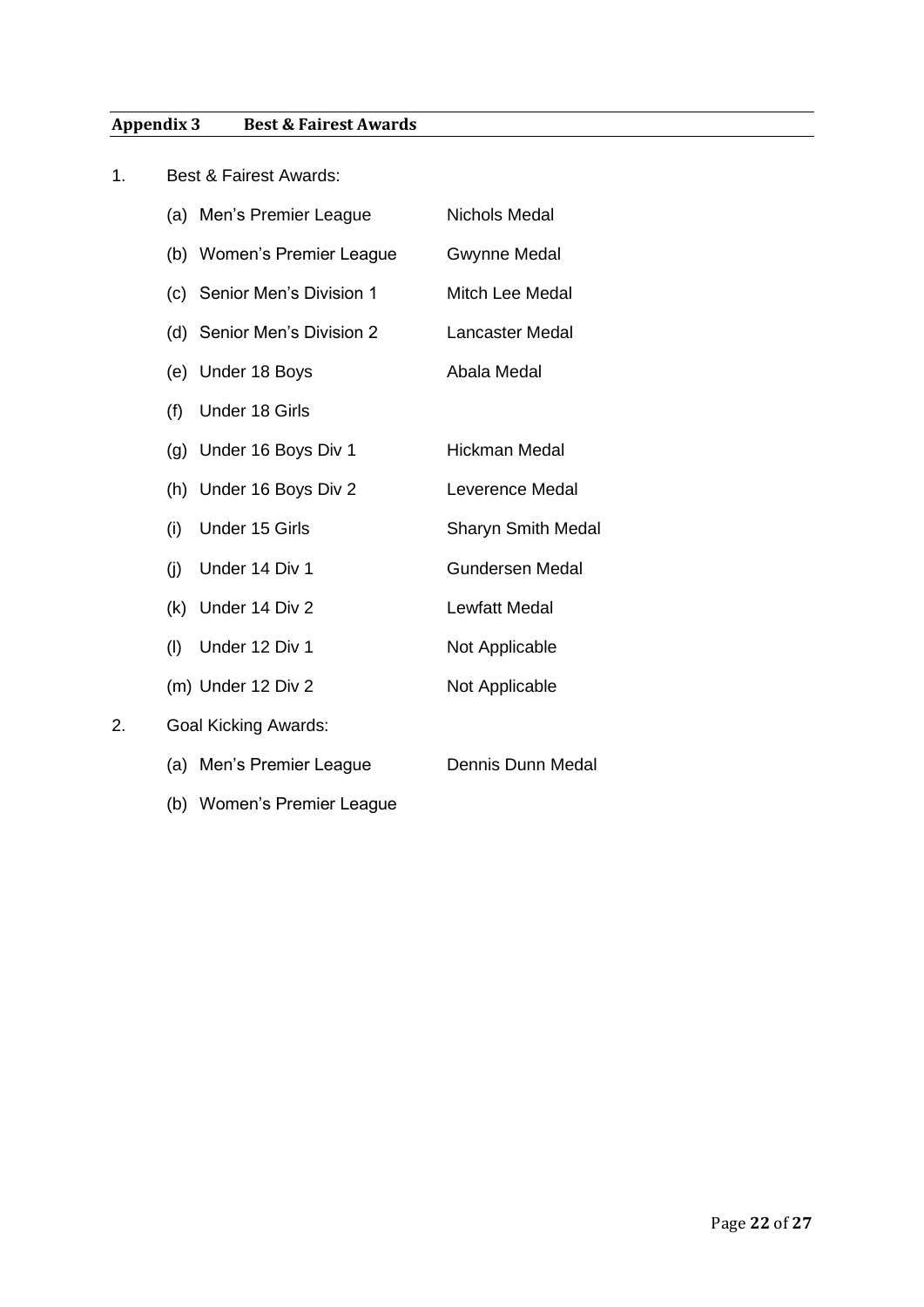### **Appendix 4 Best & Fairest Conditions**

- 1. At the conclusion of each match played during the home & away series, the field umpires shall collectively award votes to the Players they judge to be the best and fairest Players participating in that match:
	- (a) Three votes will be awarded to the best Player,
	- (b) Two votes will be awarded to the second best Player, and
	- (c) One vote will be awarded to the third best Player.
- 2. Once the votes have been cast, the field umpires must place the vote card in the envelope provided and hand the envelope to the Match Manager.
- 3. The envelopes will be opened at the Nichols Medal Event and counted by a panel appointed by the Chief Executive Officer.
	- (a) AFLNT reserve the right to count some or all votes for minor Competitions prior to the Nichols Medal Event.
- 4. Any Player who has been suspended by an AFLNT appointed tribunal (including the acceptance of a prescribed penalty) in respect to a charge or an offence against the laws of the game shall be ineligible to win a best and fairest award in that year, unless they have been suspended for the following reasons;
	- (a) Attempt to trip another person,
	- (b) Engaging in time wasting,
	- (c) Engaging in an act of staging,
	- (d) Engaging in a melee,
	- (e) Wrestling another person,
	- (f) Interfering with a Player kicking for goal,
	- (g) Intentionally shaking a goal or point post,
	- (h) Wearing prohibited boots, jewellery and equipment, and
	- (i) Refusing to play representative football.
- 5. Players who are suspended as a result of an incident which occurred whilst playing in a representative match will remain eligible to win the Nichols Medal.
- 6. The Nichols Medal count shall not commence until all offences reported during the home & away rounds have been finalised.
- 7. Where two or more Players in a Competition are tied on equal votes at the end of the count, each Player shall be declared joint winners and each Player will be awarded with a best & fairest medal.
- 8. For all junior games played in Wet Season during the day, and or when the Extreme Weather Policy has been enforced. Junior players are allowed to seek cover/shade during game breaks for the safety and wellbeing of the junior players.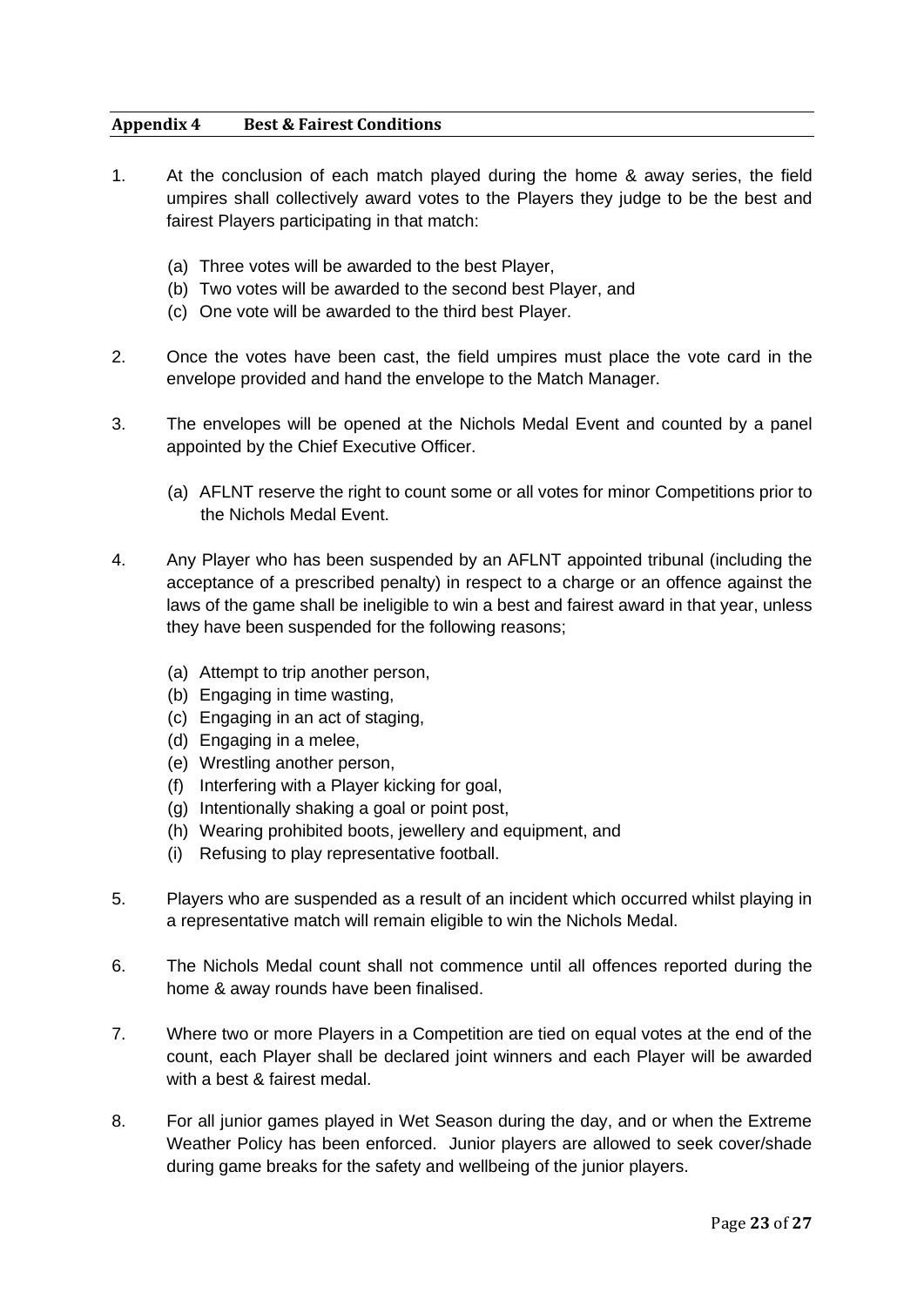#### **Appendix 5 Most Valuable Player Award Conditions**

- 1. The NTFL Most Valuable Player (MVP) Award is a prestigious award that identifies the NTFL Player most respected by their peers.
	- (a) At the completion of each Men's and Women's Premier League Match, the Coach and Captain are to jointly award votes to the five (5) most valuable Players in order of 1 to 5, with the most valuable Player receiving five (5) votes.
	- (b) Votes may be awarded to Players of either team.
	- (c) Clubs are to submit their votes via email to  $ntfooty@afInt.com.au$  by 5pm on the first business day after the match has been completed.
	- (d) Players who have been suspended are eligible to win the MVP Award.
	- (e) The Player who receives the most votes will be declared the winner of the MVP Award.

#### **Appendix 6 AFLNT Residency Test**

- 1. What is your current address?
- 2. Can you produce:
	- (a) Two recent household documents/bills with your name and current address listed on those documents/bills; or
	- (b) Two recent employment documents with your name and current address listed on those documents; or
	- (c) One recent household document/bill and one recent employment document with your name and current address listed on those documents.
- 3. Are you and your Club president prepared to sign a Statutory Declaration and/or Affidavit to support your responses to these questions?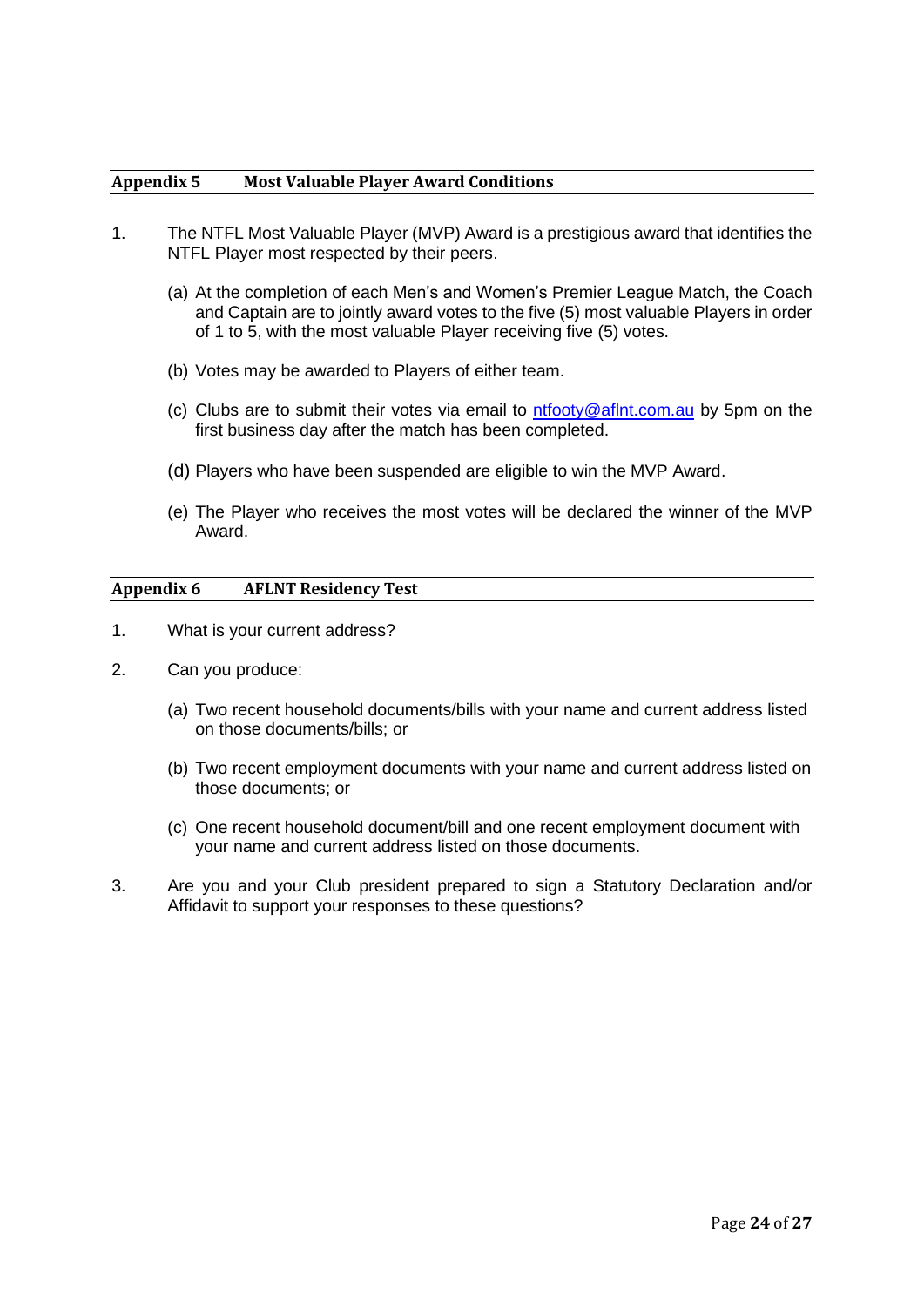### **Appendix 7 NTFL Forms**

| <b>FORM NUMBER</b> | <b>FORM TITLE</b>                                 |
|--------------------|---------------------------------------------------|
| NTFL-01            | 3.11.16 Concession Application Form               |
| NTFL-02            | <b>Club Coach &amp; Team Manager Nomination</b>   |
|                    | Form                                              |
| NTFL-03            | <b>Fly-In Submission Form</b>                     |
| NTFL-04            | <b>Ground Availability &amp; Fixture Requests</b> |
|                    | Form                                              |
| NTFL-05            | Interchange Agreement Form                        |
| NTFL-06            | <b>Junior Core List Submission</b>                |
| NTFL-07            | <b>Junior Team Nomination Form</b>                |
| NTFL-08            | <b>Rule Review Request Form</b>                   |
| NTFL-09            | Senior & Under 18 Team Nomination Form            |
| NTFL-10            | <b>Updated Office Bearers Form</b>                |
|                    |                                                   |
|                    |                                                   |
|                    |                                                   |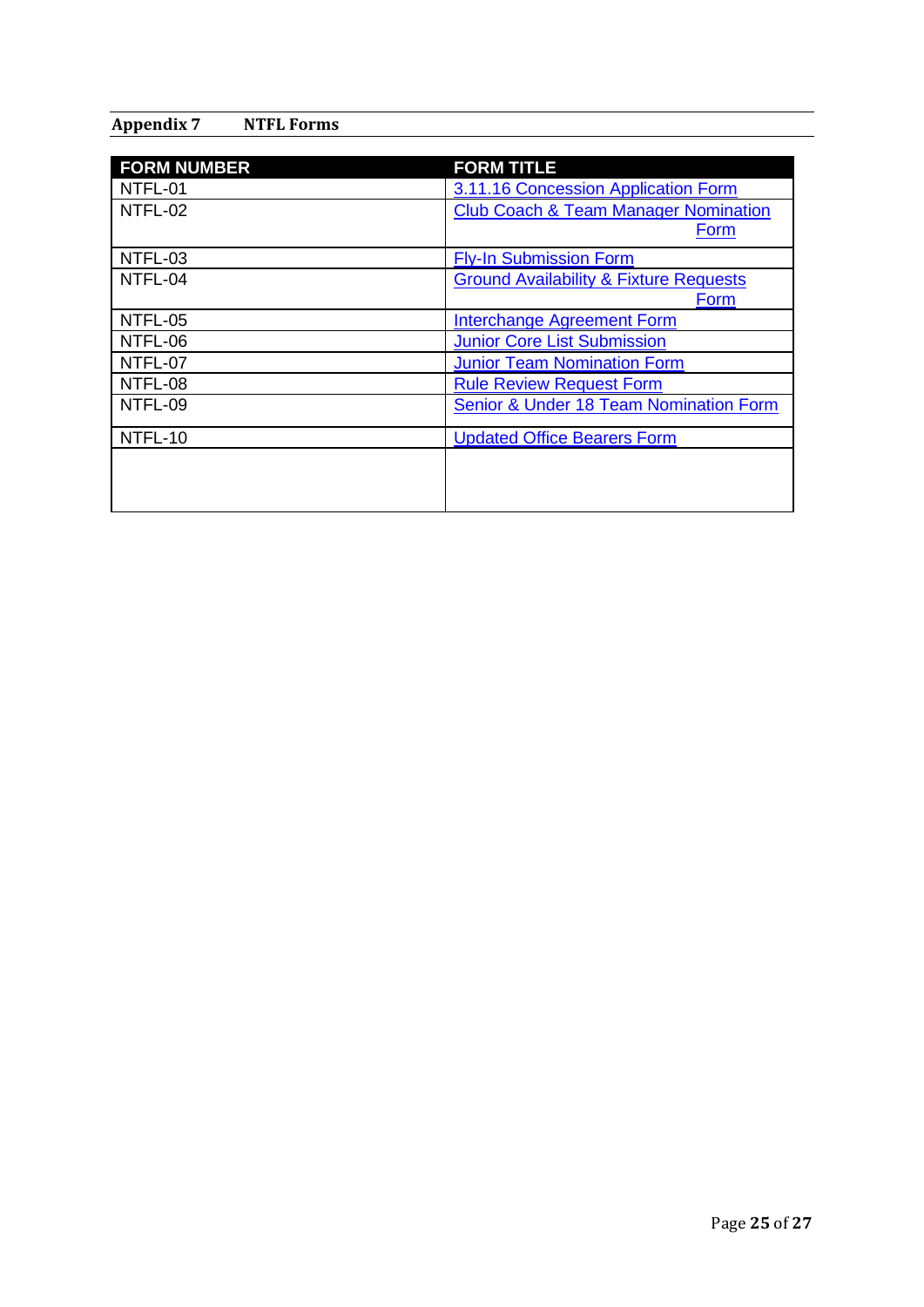### **Appendix 8 Fines & Penalties Table**

The following is a summary of the fines & penalties applied under these competition by-laws.

Any Club found to be in breach of these by-laws or the AFLNT Rules & Regulations, unless otherwise stated, will be liable to a penalty as specified by the relevant law breached.

| Law/Breach (NTFL By-Laws)                                                                                                                                                      | <b>Base Penalty</b>                                 | Third Offence &<br><b>Thereafter</b> |  |  |
|--------------------------------------------------------------------------------------------------------------------------------------------------------------------------------|-----------------------------------------------------|--------------------------------------|--|--|
| 3.4 Competition - Playing Numbers                                                                                                                                              |                                                     |                                      |  |  |
| Insufficient number of players to commence                                                                                                                                     | Forfeiture                                          | Forfeiture                           |  |  |
| match as per 3.4                                                                                                                                                               | (as per R & R<br>3.13.2)                            | (as per R & R 3.13.2)                |  |  |
| 3.6 Competition - Consequences of Forfeiture                                                                                                                                   |                                                     |                                      |  |  |
|                                                                                                                                                                                | \$10,000.00                                         |                                      |  |  |
| Forfeiture of a Men's Premier League team                                                                                                                                      | All other senior grades deemed to have<br>forfeited |                                      |  |  |
| 3.11 Rules - Player Points System                                                                                                                                              |                                                     |                                      |  |  |
| Failure to submit squad of 30 as per 3.11.1                                                                                                                                    | \$100                                               | \$200                                |  |  |
| Failure to notify AFLNT of a player playing<br>their first MPL match as per 3.11.2                                                                                             | \$100                                               | \$200                                |  |  |
| Club plays a player outside the squad of 30 as<br>per 3.11.4                                                                                                                   | \$250                                               | \$500                                |  |  |
| Club plays a team with a TPV greater than<br>sixteen (16) Points                                                                                                               | Forfeiture                                          | Forfeiture                           |  |  |
| 3.12 Rules - Fly-In Players                                                                                                                                                    |                                                     |                                      |  |  |
| Failure to include a player on the fly-in player<br>list prior to a match as per 3.12.3                                                                                        | \$250                                               | \$500                                |  |  |
| Club exceeds to maximum allowable fly-in<br>players for a season as per 3.12.4                                                                                                 | \$10,000                                            |                                      |  |  |
| Club exceeds to maximum allowable fly-in<br>Forfeiture<br>players for a match as per 3.12.9                                                                                    |                                                     |                                      |  |  |
| Where a Men's Premier League team breaches these Fly-In Player rules, that Club will be fined the sum<br>of \$10,000.00.                                                       |                                                     |                                      |  |  |
| Where a Men's Premier League team breaches these Fly-In Player Rules, that Club's Men's Premier<br>League Coach will be suspended for a minimum of two (2) matches.            |                                                     |                                      |  |  |
| Where AFLNT determine that these by-laws have been breached, the penalty will be retrospectively<br>back dated to include all matches affected by the breach of these by-laws. |                                                     |                                      |  |  |
| 5.1 Age and Gender Qualifications                                                                                                                                              |                                                     |                                      |  |  |
| Club found to have played a player in breach<br>of the age and gender qualifications for a particular age<br>group                                                             | \$1,000                                             | \$2,000                              |  |  |
| 5.2 Player Eligibility - NTFL Finals Matches                                                                                                                                   |                                                     |                                      |  |  |
| Player plays in a finals match in breach of the<br>eligibility requirements for that grade                                                                                     | \$1,000                                             | \$2,000                              |  |  |
| 6.2.1 Club Interchange Agreements                                                                                                                                              |                                                     |                                      |  |  |
| Any Club found to have breached these by-laws will be deemed to have played an ineligible<br>Player and will be dealt with in accordance with the AFLNT Rules & Regulations    |                                                     |                                      |  |  |

**6.2.2 Senior Grade Division 2 Interchange Agreements**